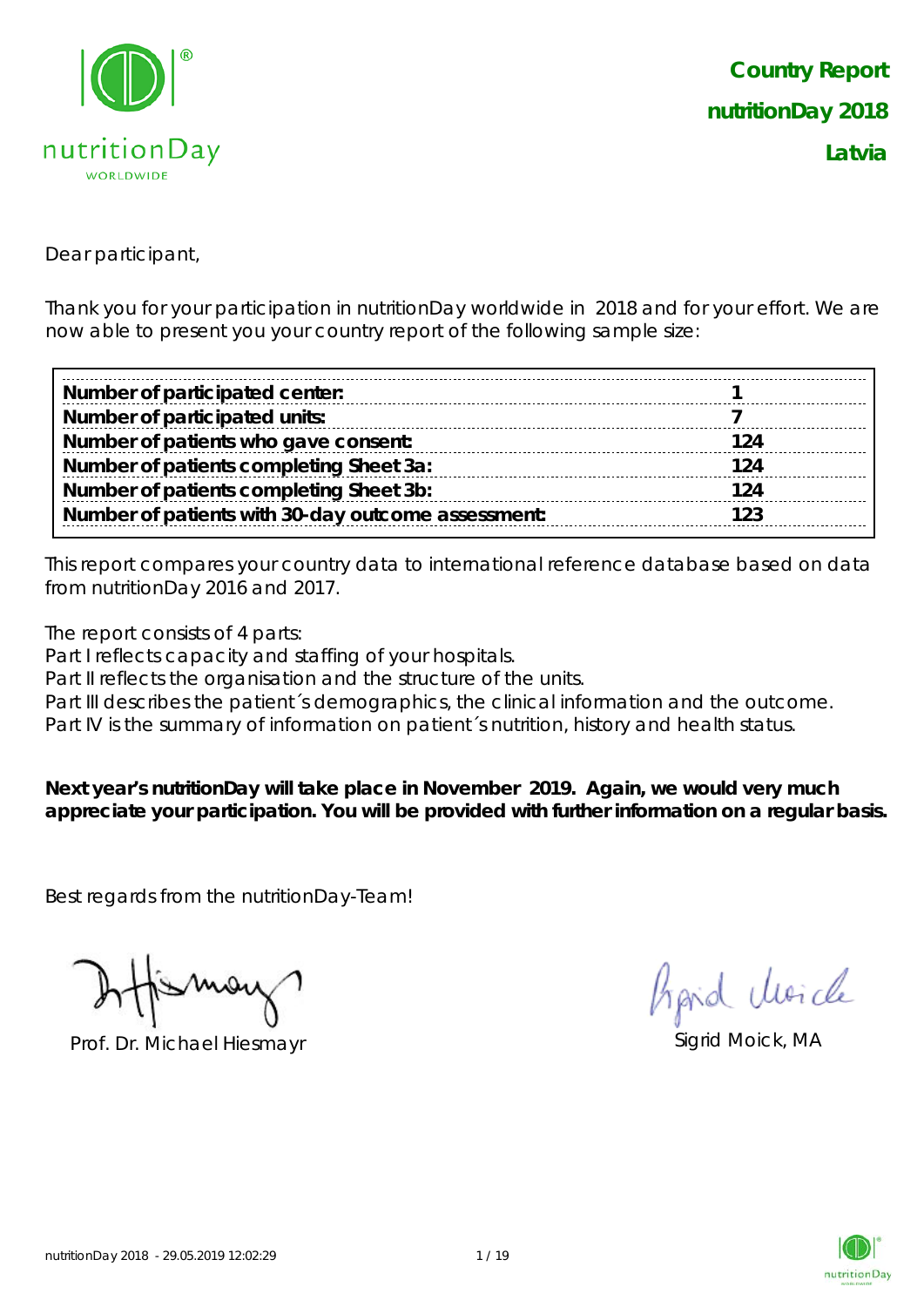# *I. Hospital capacity and staffing ("Hospital sheet")*

|                                                                                    | <b>YOUR RESULTS</b>          | <b>REFERENCE RESULTS</b> |
|------------------------------------------------------------------------------------|------------------------------|--------------------------|
| 1. Total number of beds in hospital                                                | 855                          | 317 [188-615]            |
| 2. Total number of admissions in the hospital last year                            |                              | 17520 [8982-34767]       |
| 3. Total number of staff in the hospital                                           |                              |                          |
| <b>Total medical doctors</b>                                                       | $\overline{\phantom{a}}$     | 170 [78-396]             |
| <b>Medical specialists</b>                                                         |                              | 117 [54-244]             |
| Medical non-specialists                                                            |                              | 35 [11-82]               |
| <b>Nurses</b>                                                                      | -                            | 418 [195-800]            |
| <b>Dieticians</b>                                                                  |                              | $5[2-9]$                 |
| <b>Nutritionists</b>                                                               |                              | $1[0-4]$                 |
| Pharmacists                                                                        |                              | 7 [4-22]                 |
| Kitchen staff                                                                      | -                            | 30 [14-55]               |
|                                                                                    |                              |                          |
| <b>Full time equivalent</b>                                                        |                              |                          |
| <b>Total medical doctors</b>                                                       | $\overline{\phantom{a}}$     | 139 [60-368]             |
| <b>Medical specialists</b>                                                         |                              | 98 [48-245]              |
| Medical non-specialists                                                            |                              | 34 [11-87]               |
| <b>Nurses</b>                                                                      |                              | 350 [187-778]            |
| <b>Dieticians</b>                                                                  | $\qquad \qquad \blacksquare$ | $4[2-8]$                 |
| <b>Nutritionists</b>                                                               | -                            | $1[0-3]$                 |
| Pharmacists                                                                        |                              | $6[3-18]$                |
| Kitchen staff                                                                      |                              | 27 [14-50]               |
|                                                                                    |                              |                          |
| 4. Does the hospital have a nutrition care strategy?                               |                              | 351 (78.7%) Yes          |
|                                                                                    |                              |                          |
| 5. Which nutrition-related standards or routine activities exist in your hospital? |                              |                          |
| Nutrition training is available                                                    |                              | 298 (66.8%) Yes          |
| Nutrition steering committee is available                                          |                              | 280 (62.8%) Yes          |
| Quality indicators are recorded and reported to national<br>or regional level      |                              | 193 (43.3%) Yes          |
| Quality indicators are used for internal benchmarking                              |                              | 235 (52.7%) Yes          |
| Patient feedback about food and food service is collected<br>using a questionnaire |                              | 337 (75.6%) Yes          |
| None                                                                               |                              | 19 (4.3%) Yes            |
| No answer given                                                                    | 1 (100.0%)                   |                          |

### **6. Which codes are available /routinely used in your hospital for billing and reimbursement purposes?**

| <b>Codes available</b>     |                          |                 |
|----------------------------|--------------------------|-----------------|
| <b>Nutrition Support</b>   | $\overline{\phantom{0}}$ | 216 (48.4%) Yes |
| Oral nutrition supplements | ۰                        | 165 (37.0%) Yes |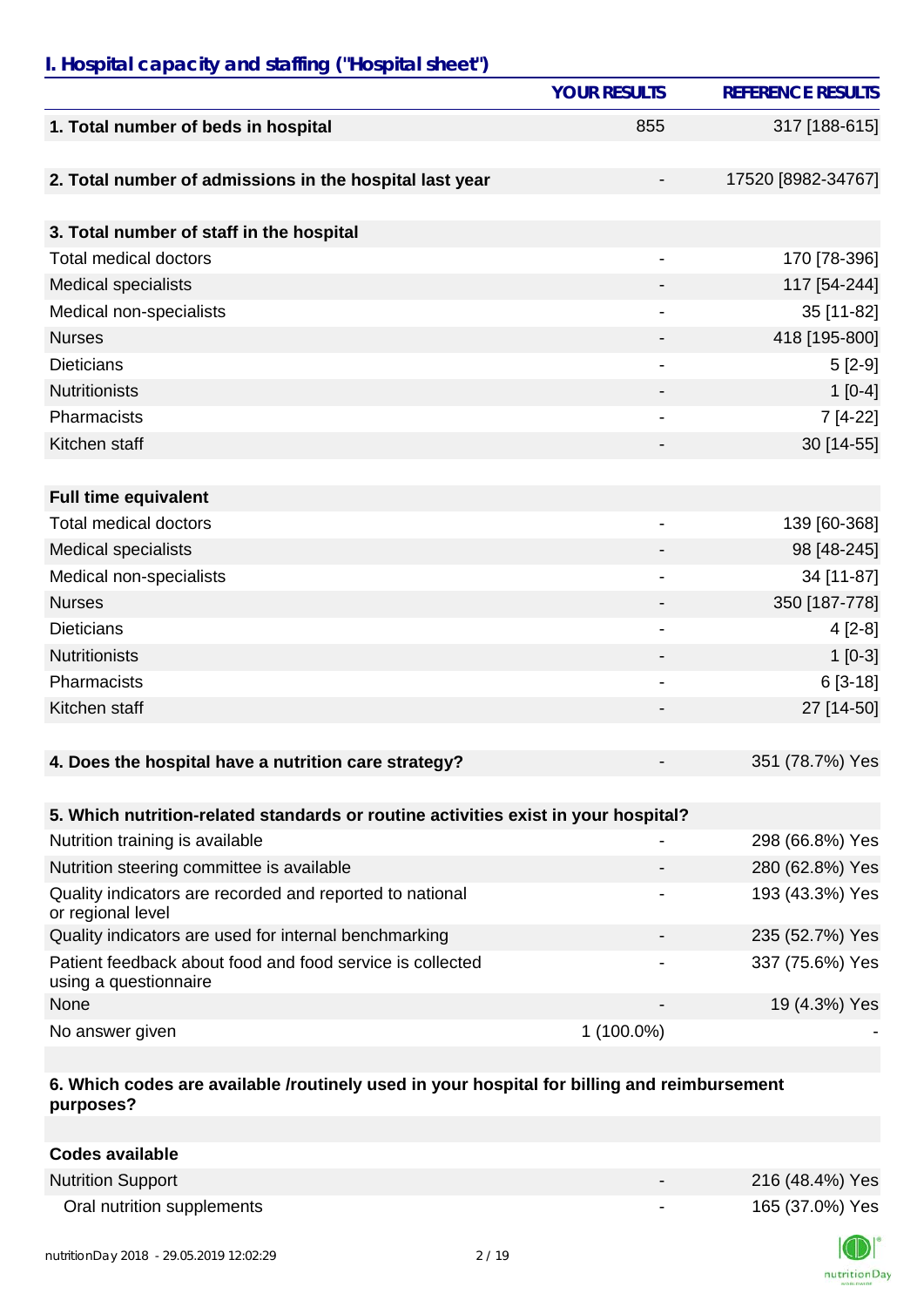| Parenteral nutrition                                      |                          | 255 (57.2%) Yes |
|-----------------------------------------------------------|--------------------------|-----------------|
| Enteral nutrition                                         |                          | 224 (50.2%) Yes |
| Dietary counseling                                        |                          | 166 (37.2%) Yes |
| Specific dietary interventions                            | $\overline{\phantom{a}}$ | 119 (26.7%) Yes |
| Screening for malnutrition                                |                          | 119 (26.7%) Yes |
| <b>Risk of malnutrition</b>                               |                          | 103 (23.1%) Yes |
| Malnutrition (in general)                                 |                          | 203 (45.5%) Yes |
| Severity of malnutrition (i.e. mild, moderate, severe)    |                          | 195 (43.7%) Yes |
| No information available from billing/finance/controlling |                          | 75 (16.8%) Yes  |
| No answer given                                           |                          | 18 (4.0%)       |
|                                                           |                          |                 |
| <b>Codes routinely used</b>                               |                          |                 |
| <b>Nutrition Support</b>                                  |                          | 188 (42.2%) Yes |
| Oral nutrition supplements                                |                          | 143 (32.1%) Yes |
| Parenteral nutrition                                      |                          | 233 (52.2%) Yes |
| <b>Enteral nutrition</b>                                  |                          | 205 (46.0%) Yes |

| Enteral nutrition                                         |                          | 205 (46.0%) Yes |
|-----------------------------------------------------------|--------------------------|-----------------|
| Dietary counseling                                        |                          | 140 (31.4%) Yes |
| Specific dietary interventions                            |                          | 105 (23.5%) Yes |
| Screening for malnutrition                                |                          | 95 (21.3%) Yes  |
| Risk of malnutrition                                      |                          | 80 (17.9%) Yes  |
| Malnutrition (in general)                                 |                          | 176 (39.5%) Yes |
| Severity of malnutrition (i.e. mild, moderate, severe)    | $\overline{\phantom{0}}$ | 169 (37.9%) Yes |
| No information available from billing/finance/controlling |                          | 81 (18.2%) Yes  |
| No answer given                                           |                          | 29 (6.5%)       |

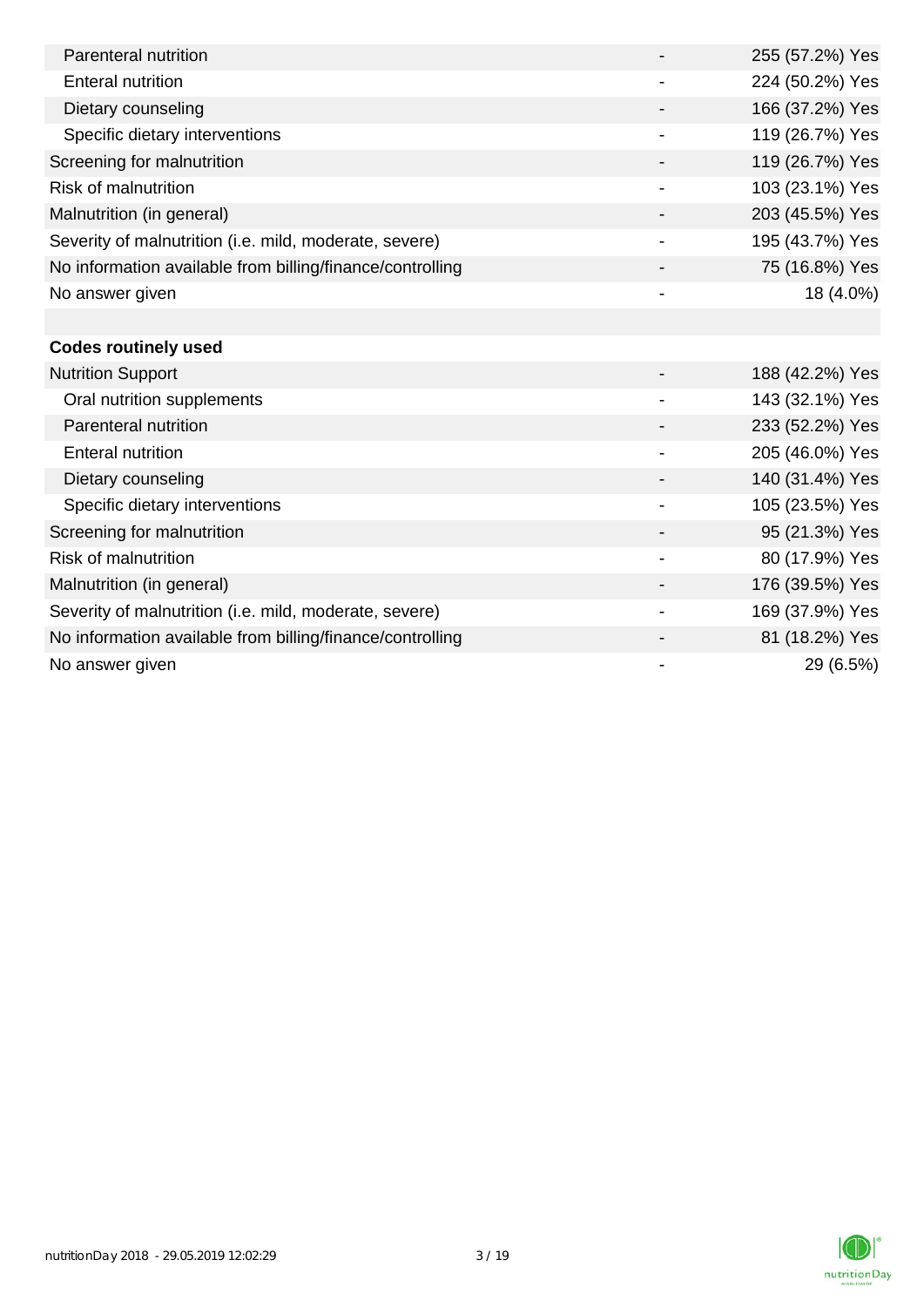### *II. Unit organisation and structures ("Sheet 1a/1b")*

|                                                                       | <b>YOUR RESULTS</b>          | <b>REFERENCE RESULTS</b> |
|-----------------------------------------------------------------------|------------------------------|--------------------------|
|                                                                       |                              |                          |
| Internal Medicine / General                                           | 1(14.3%)                     | 19.3%                    |
| Internal Medicine / Cardiology                                        |                              | 4.5%                     |
| Internal Medicine / Gastroenterology & hepatology                     | 1(14.3%)                     | 6.3%                     |
| Internal Medicine / Geriatrics                                        |                              | 7.9%                     |
| Internal Medicine / Infectious diseases                               |                              | 0.5%                     |
| Internal Medicine / Nephrology                                        |                              | 1.3%                     |
| Internal Medicine / Oncology (incl. radiotherapy)                     |                              | 7.2%                     |
| Interdisciplinary                                                     |                              | 3.3%                     |
| Long term care                                                        |                              | 2.0%                     |
| Neurology                                                             | 1(14.3%)                     | 3.6%                     |
| Surgery / General                                                     | 2(28.6%)                     | 13.5%                    |
| Surgery/ Cardiac/Vascular/Thoracic                                    | 2(28.6%)                     | 2.1%                     |
| Surgery / Neurosurgery                                                | $\overline{\phantom{a}}$     | 1.0%                     |
| Surgery / Orthopedic                                                  |                              | 4.2%                     |
| Trauma                                                                |                              | 1.4%                     |
| Ear Nose Throat (ENT)                                                 |                              | 1.8%                     |
| Gynecology / Obstetrics                                               |                              | 1.6%                     |
| Pediatrics                                                            |                              | 1.3%                     |
| Psychiatry                                                            | $\qquad \qquad \blacksquare$ | 0.9%                     |
| <b>Others</b>                                                         |                              | 16.1%                    |
|                                                                       |                              |                          |
| 2. Number of registered inpatients at noon                            | 32 [24-40]                   | 24 [18-31]               |
|                                                                       |                              |                          |
| 3. Total bed capacity of the unit                                     | 38 [26-42]                   | 30 [24-38]               |
|                                                                       |                              |                          |
| 4. Number of each type of staff in the unit for TODAY's morning shift |                              |                          |
|                                                                       |                              |                          |
| <b>Fully trained</b>                                                  |                              |                          |
| Medical doctors                                                       | 11 [10-17]                   | $3[2-7]$                 |
| <b>Nurses</b>                                                         | 10 [9-11]                    | $5[3-8]$                 |
| Nursing aides                                                         | $\overline{\phantom{a}}$     | $2[1-3]$                 |
| <b>Dieticians</b>                                                     |                              | $1[0-1]$                 |
| <b>Nutritionists</b>                                                  |                              | $0 [0-1]$                |
| Administrative staff                                                  |                              | $1[0-1]$                 |

| In training             |                          |           |
|-------------------------|--------------------------|-----------|
| Medical doctors         | $\overline{\phantom{0}}$ | $1[0-3]$  |
| <b>Medical students</b> | $\overline{\phantom{0}}$ | $0$ [0-2] |
| Nurses                  | $\overline{\phantom{0}}$ | $1[0-3]$  |

Other staff involved in patient care 1 and 2 and 2 and 2 and 2 and 2 and 2 and 2 and 2 and 2 and 2 and 2 and 2 and 2 and 2 and 2 and 2 and 2 and 2 and 2 and 2 and 2 and 2 and 2 and 2 and 2 and 2 and 2 and 2 and 2 and 2 and

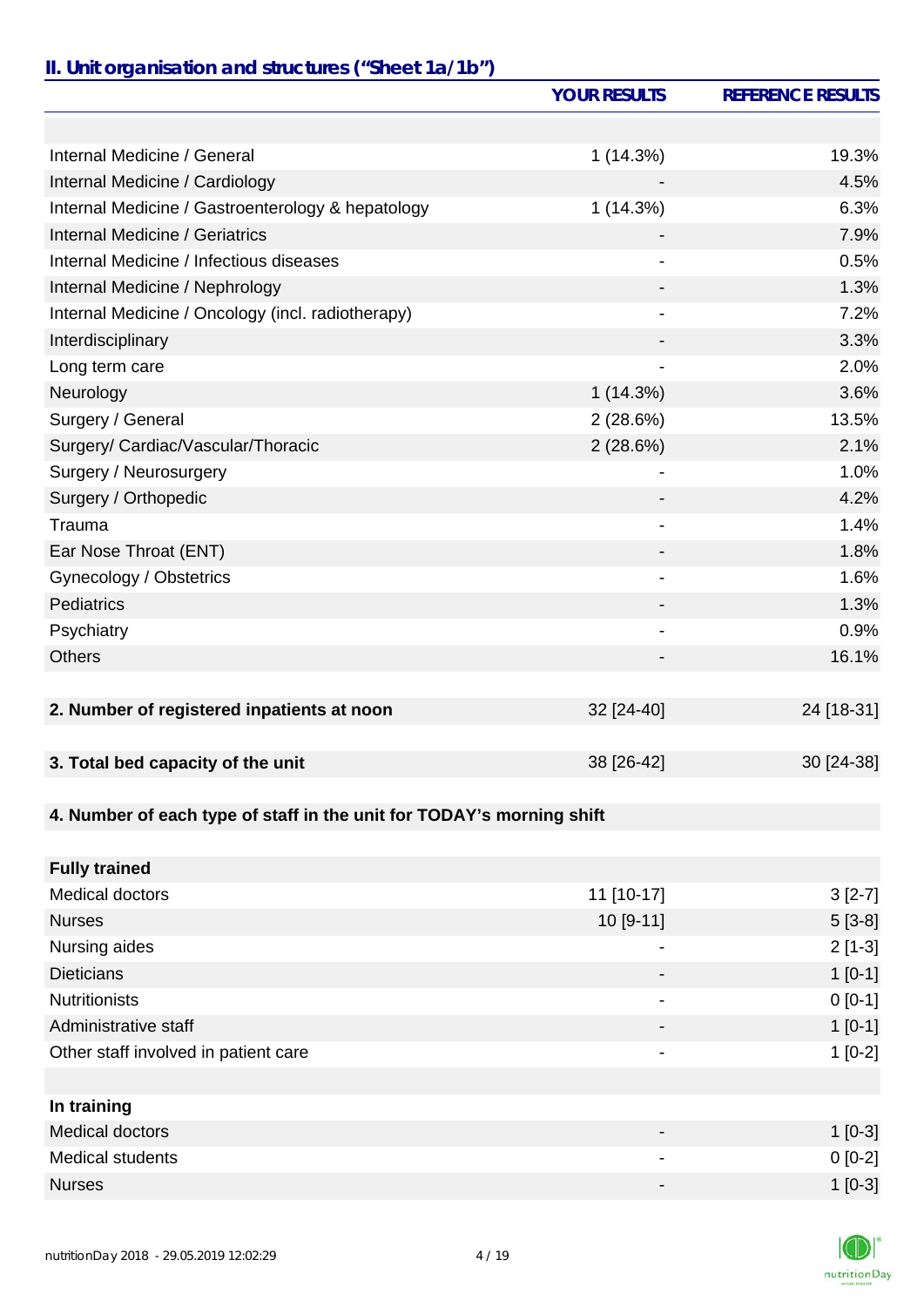| Nursing aides                                                                                       |               | $0[0-0]$        |
|-----------------------------------------------------------------------------------------------------|---------------|-----------------|
| <b>Dieticians</b>                                                                                   |               | $0[0-0]$        |
| <b>Nutritionists</b>                                                                                |               | $0[0-0]$        |
| Other staff involved in patient care                                                                |               | $0 [0-0]$       |
| 5. Is there a nutrition support team in your hospital<br>available?                                 |               | 705 (76.4%) Yes |
| 6. Does the unit have a nutrition care strategy?                                                    |               | 678 (73.5%) Yes |
| 7. Is there a person in your unit responsible for<br>nutrition care?                                |               | 644 (69.8%) Yes |
| 8. Is there a dietician, nutritionist or dietetic assistant<br>available for your unit?             | 7 (100%) Yes  | 831 (90.0%) Yes |
| 9. Is specific staff responsible for providing feeding<br>assistance to patients during meal times? |               | 575 (62.3%) Yes |
| 10. How do you MAINLY screen/monitor patients for<br>malnutrition?                                  |               |                 |
| At admission                                                                                        |               |                 |
| No routine screening                                                                                |               | 85 (8.8%) Yes   |
| No fixed criteria                                                                                   | 3 (42.9%) Yes | 14 (1.4%) Yes   |
| Experience / visual assessment only                                                                 | 1 (14.3%) Yes | 77 (7.9%) Yes   |
| Weighing / BMI only                                                                                 | 3 (42.9%) Yes | 141 (14.5%) Yes |
| <b>Nutritional Risk Screening (NRS) 2002</b>                                                        |               | 309 (31.9%) Yes |
| Malnutrition Universal Screening Tool (MUST)                                                        |               | 59 (6.1%) Yes   |
| Malnutrition Screening tool (MST)                                                                   |               | 70 (7.2%) Yes   |
| <b>SNAQ</b>                                                                                         |               | 11 (1.1%) Yes   |
| Other formal tool                                                                                   |               | 148 (15.3%) Yes |
| I do not know                                                                                       |               | 9 (0.93%) Yes   |
| Missing                                                                                             |               | 47 (4.8%)       |
|                                                                                                     |               |                 |
| <b>During hospital stay</b>                                                                         |               |                 |
| No routine monitoring                                                                               | 1 (14.3%) Yes | 88 (9.1%) Yes   |
| No fixed criteria                                                                                   | 1 (14.3%) Yes | 77 (7.9%) Yes   |
| Experience / visual assessment only                                                                 | 2 (28.6%) Yes | 174 (17.9%) Yes |
| Weighing / BMI only                                                                                 | 2 (28.6%) Yes | 313 (32.3%) Yes |
| Other formal tool                                                                                   | 1 (14.3%) Yes | 251 (25.9%) Yes |
| I do not know                                                                                       |               | 20 (2.1%) Yes   |
| Missing                                                                                             |               | 47 (4.8%)       |
|                                                                                                     |               |                 |
| 11a. Do you routinely use guidelines or standards for<br>nutrition care?                            |               | 724 (80.0%) Yes |

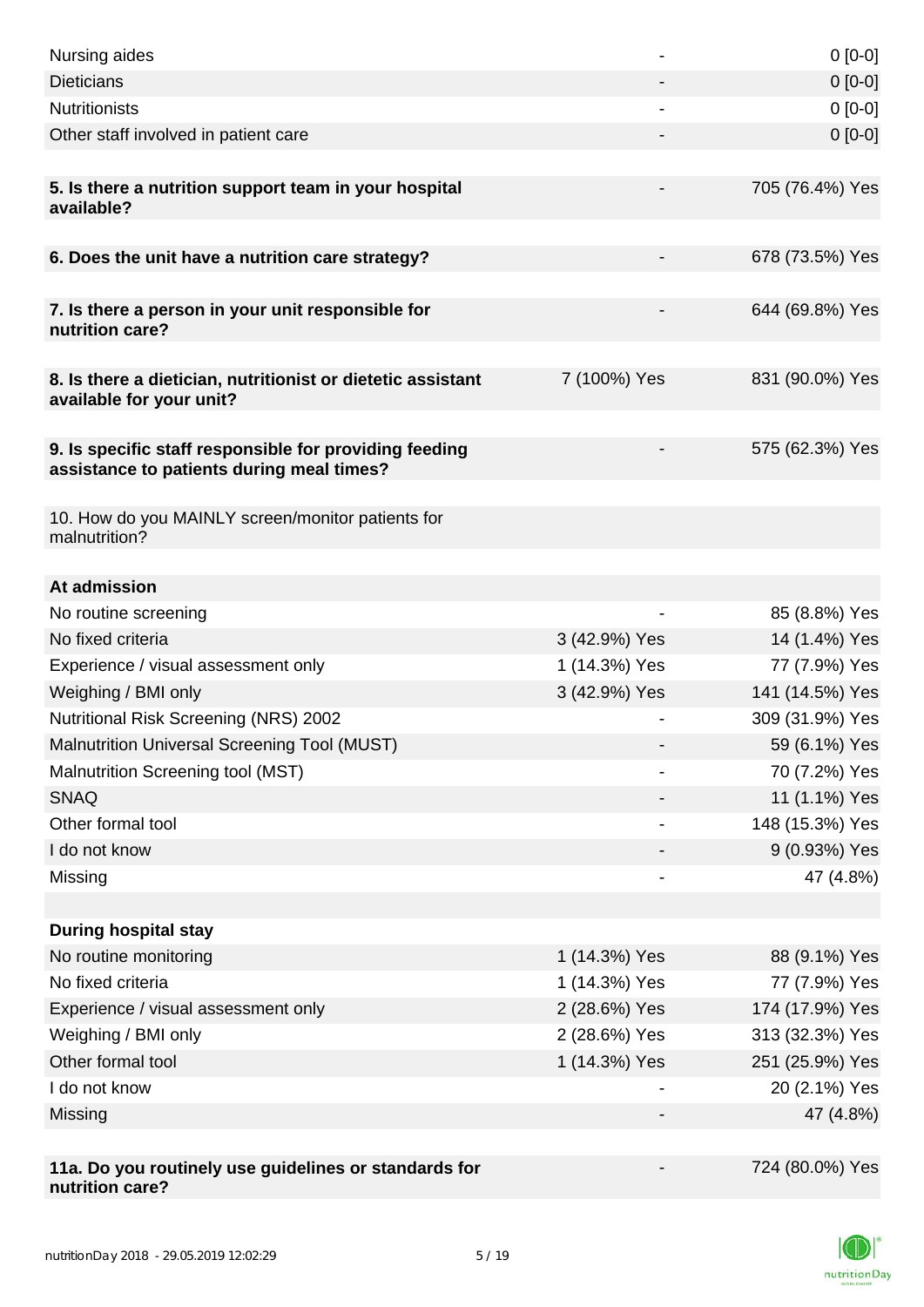| 11b. If yes, which one is mainly used?                           |                 |
|------------------------------------------------------------------|-----------------|
| International guidelines                                         | 186 (25.7%) Yes |
| National guidelines                                              | 105 (14.5%) Yes |
| Standards on hospital level                                      | 249 (34.4%) Yes |
| Standards on unit level                                          | 51 (7.0%) Yes   |
| Individual patient nutrition care plans                          | 116 (16.0%) Yes |
| Other                                                            | 7 (0.97%) Yes   |
| Missing                                                          | $10(1.4\%)$     |
|                                                                  |                 |
| 12 What is routinaly dang in your unit for given patient groups? |                 |

#### **12. What is routinely done in your unit for given patient groups?**

| At risk                                                    |                 |
|------------------------------------------------------------|-----------------|
| Watchful waiting                                           | 281 (29.0%) Yes |
| Discuss nutrition care activities during ward rounds       | 430 (44.3%) Yes |
| Develop an individual nutrition care plan                  | 509 (52.5%) Yes |
| Initiate treatment / nutrition intervention                | 582 (60.0%) Yes |
| Consult a nutrition expert (dietician, nutritionist, etc.) | 592 (61.0%) Yes |
| Consult a medical professional                             | 383 (39.5%) Yes |
| Calculate energy requirements                              | 479 (49.4%) Yes |
| Calculate protein requirements                             | 466 (48.0%) Yes |
|                                                            |                 |
| <b>Malnourished</b>                                        |                 |
| Watchful waiting                                           | 196 (20.2%) Yes |
| Discuss nutrition care activities during ward rounds       | 462 (47.6%) Yes |
| Develop an individual nutrition care plan                  | 541 (55.8%) Yes |
| Initiate treatment / nutrition intervention                | 624 (64.3%) Yes |
| Consult a nutrition expert (dietician, nutritionist, etc.) | 581 (59.9%) Yes |
| Consult a medical professional                             | 411 (42.4%) Yes |
| Calculate energy requirements                              | 537 (55.4%) Yes |
| Calculate protein requirements                             | 522 (53.8%) Yes |
|                                                            |                 |
| <b>Every patient</b>                                       |                 |
| Watchful waiting                                           | 483 (49.8%) Yes |
| Discuss nutrition care activities during ward rounds       | 258 (26.6%) Yes |
| Develop an individual nutrition care plan                  | 184 (19.0%) Yes |
| Initiate treatment / nutrition intervention                | 135 (13.9%) Yes |
| Consult a nutrition expert (dietician, nutritionist, etc.) | 185 (19.1%) Yes |
| Consult a medical professional                             | 209 (21.5%) Yes |
| Calculate energy requirements                              | 123 (12.7%) Yes |
| Calculate protein requirements                             | 113 (11.6%) Yes |
|                                                            |                 |
| <b>Never</b>                                               |                 |
| Watchful waiting                                           | 76 (7.8%) Yes   |
| Discuss nutrition care activities during ward rounds       | 62 (6.4%) Yes   |

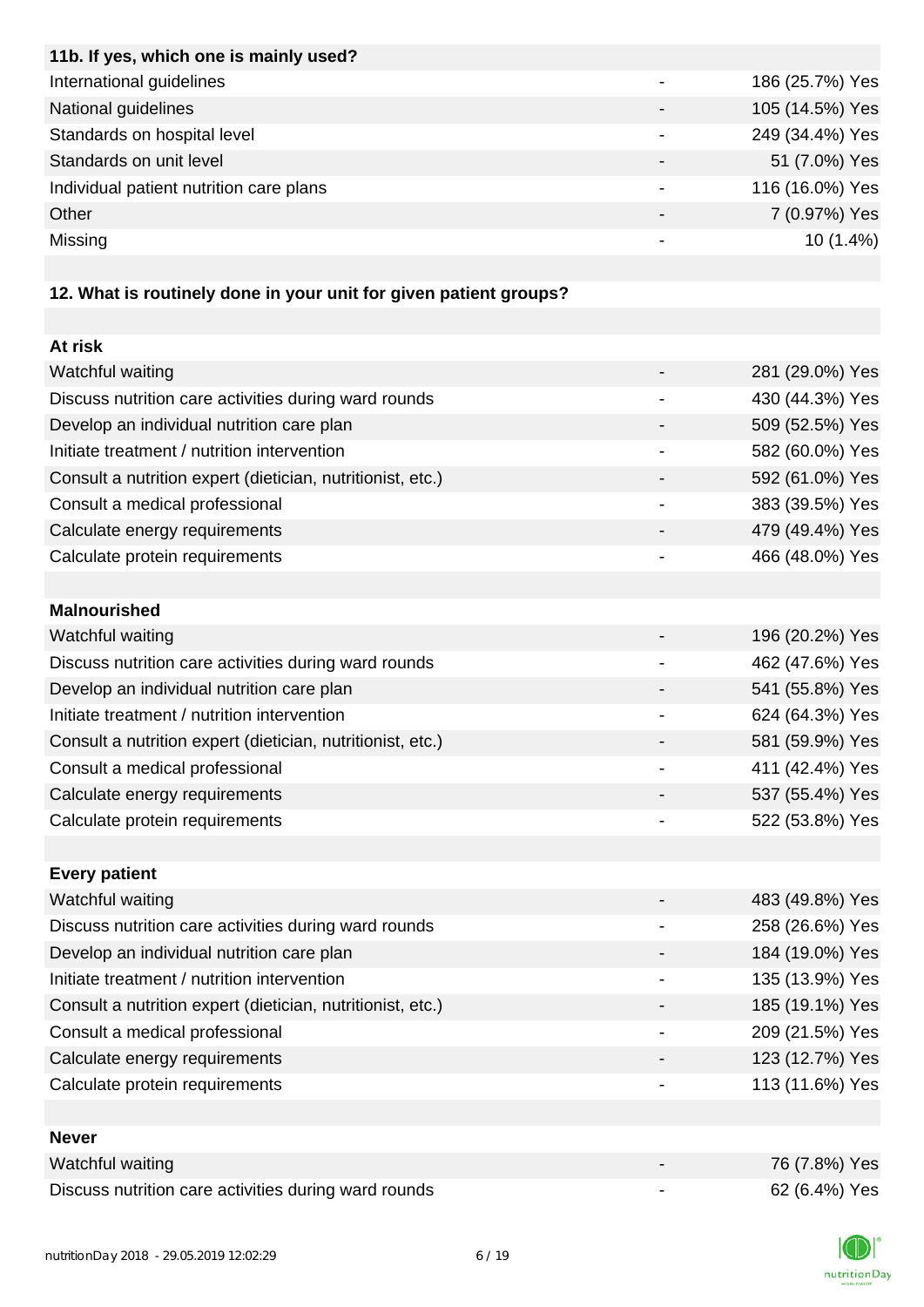| Develop an individual nutrition care plan                          |                              | 50 (5.2%) Yes   |
|--------------------------------------------------------------------|------------------------------|-----------------|
| Initiate treatment / nutrition intervention                        |                              | 13 (1.3%) Yes   |
| Consult a nutrition expert (dietician, nutritionist, etc.)         |                              | 16 (1.6%) Yes   |
| Consult a medical professional                                     | -                            | 106 (10.9%) Yes |
| Calculate energy requirements                                      | $\overline{\phantom{a}}$     | 103 (10.6%) Yes |
| Calculate protein requirements                                     |                              | 124 (12.8%) Yes |
|                                                                    |                              |                 |
| I do not know                                                      |                              |                 |
| Watchful waiting                                                   |                              | 51 (5.3%) Yes   |
| Discuss nutrition care activities during ward rounds               | $\qquad \qquad \blacksquare$ | 40 (4.1%) Yes   |
| Develop an individual nutrition care plan                          | -                            | 22 (2.3%) Yes   |
| Initiate treatment / nutrition intervention                        | $\qquad \qquad \blacksquare$ | 22 (2.3%) Yes   |
| Consult a nutrition expert (dietician, nutritionist, etc.)         |                              | 18 (1.9%) Yes   |
| Consult a medical professional                                     | -                            | 51 (5.3%) Yes   |
| Calculate energy requirements                                      |                              | 40 (4.1%) Yes   |
| Calculate protein requirements                                     | -                            | 42 (4.3%) Yes   |
|                                                                    |                              |                 |
| 13. When do you routinely weigh your patients?                     |                              |                 |
| at admission                                                       | 4 (57.1%) Yes                | 625 (64.4%) Yes |
| Within 24 hours                                                    | 3 (42.9%) Yes                | 142 (14.6%) Yes |
| Within 48 hours                                                    | 2 (28.6%) Yes                | 54 (5.6%) Yes   |
| Within 72 hours                                                    |                              | 27 (2.8%) Yes   |
| Every week                                                         | $\overline{\phantom{a}}$     | 393 (40.5%) Yes |
| Occasionally                                                       | 3 (42.9%) Yes                | 109 (11.2%) Yes |
| When requested                                                     | 4 (57.1%) Yes                | 483 (49.8%) Yes |
| At discharge                                                       |                              | 52 (5.4%) Yes   |
| Never                                                              |                              | 13 (1.3%) Yes   |
| I do not know                                                      |                              | 4 (0.41%) Yes   |
| No answer given                                                    | 10 (41.7%)                   | 50 (5.2%)       |
|                                                                    |                              |                 |
| 14. What do you do to support adequate food intake of patients?    |                              |                 |
| Offer additional meals or in between snacks                        | 3 (42.9%) Yes                | 730 (75.3%) Yes |
| Offer meal choices                                                 | 1 (14.3%) Yes                | 711 (73.3%) Yes |
| Offer different portion sizes                                      | 1 (14.3%) Yes                | 635 (65.5%) Yes |
| Consider food presentation                                         |                              | 356 (36.7%) Yes |
| Change food texture/consistency as needed                          | 2 (28.6%) Yes                | 797 (82.2%) Yes |
| Consider patient problems with eating and drinking                 | 5 (71.4%) Yes                | 793 (81.8%) Yes |
| Ensure that mealtimes are undisturbed/protected<br>mealtime policy | 4 (57.1%) Yes                | 218 (22.5%) Yes |
| Promote positive eating environment                                | 2 (28.6%) Yes                | 281 (29.0%) Yes |
| Consider cultural/religious preferences                            | 2 (28.6%) Yes                | 559 (57.6%) Yes |
| Consider patient allergies / intolerances                          | 6 (85.7%) Yes                | 650 (67.0%) Yes |
| Other                                                              | 1 (14.3%) Yes                | 74 (7.6%) Yes   |
| I do not know                                                      |                              | 19 (2.0%) Yes   |
| No answer given                                                    | $\qquad \qquad \blacksquare$ | 48 (4.9%)       |

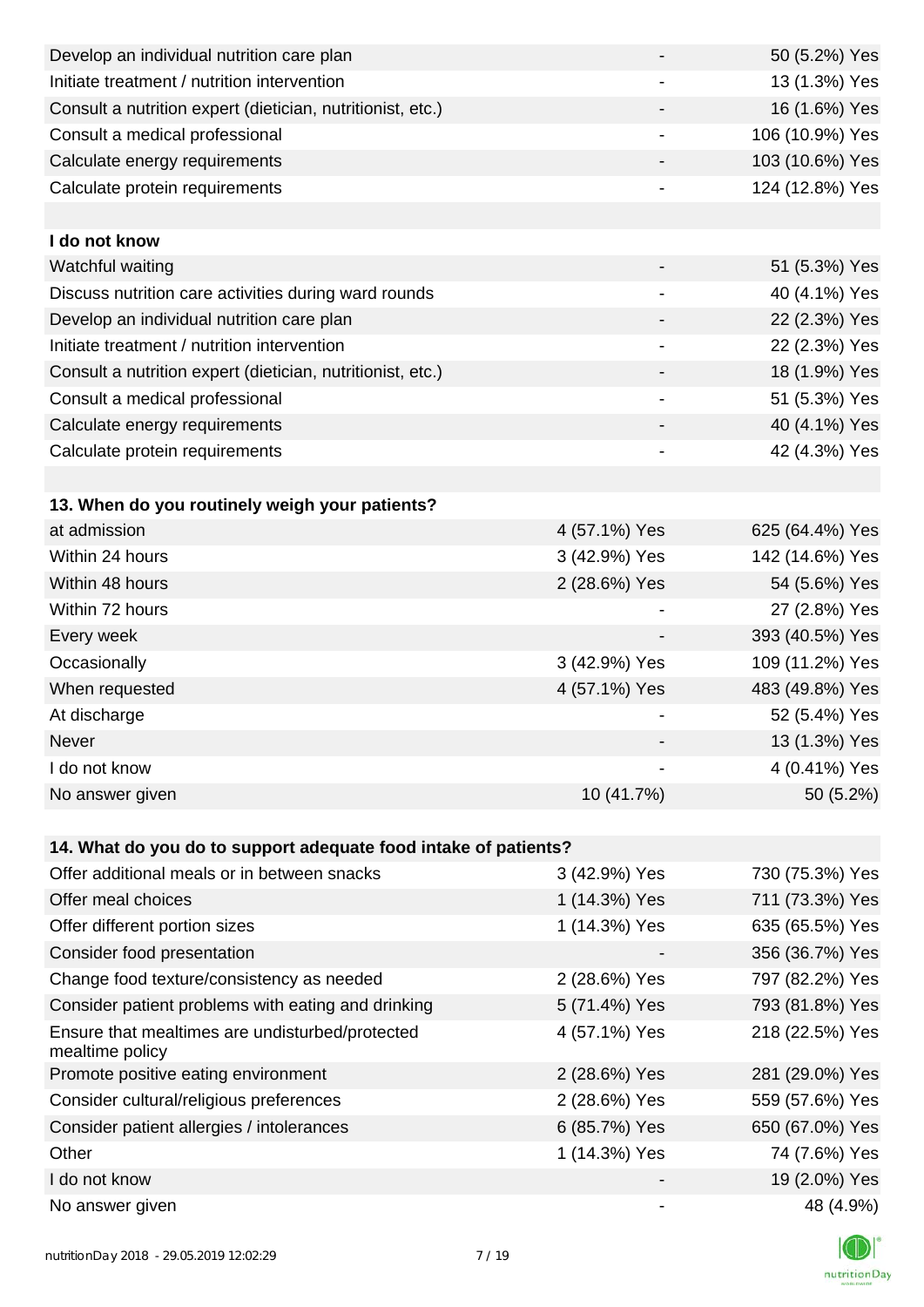| 15. Which nutrition-related standards or routine activities exist in your unit?      |                              |                 |
|--------------------------------------------------------------------------------------|------------------------------|-----------------|
| Nutrition training is available                                                      |                              | 558 (57.5%) Yes |
| Reporting of nutrition related information to hospital<br>managers                   |                              | 408 (42.1%) Yes |
| Quality indicators are recorded and reported to national<br>or regional level        |                              | 302 (31.1%) Yes |
| Quality indicators are used for internal benchmarking                                |                              | 358 (36.9%) Yes |
| Patient feedback about food and food service is collected<br>using a questionnaire   |                              | 625 (64.4%) Yes |
| None                                                                                 | $\qquad \qquad \blacksquare$ | 32 (3.3%) Yes   |
| I do not know                                                                        |                              | 38 (3.9%) Yes   |
| No answer given                                                                      | 7 (100%)                     | 68 (7.0%)       |
|                                                                                      |                              |                 |
| 16. At admission what is asked and documented?                                       |                              |                 |
| Change in weight                                                                     |                              | 775 (79.9%) Yes |
| Eating habits/difficulties                                                           |                              | 746 (76.9%) Yes |
| Nutrition before admission                                                           |                              | 592 (61.0%) Yes |
| None                                                                                 |                              | 15 (1.5%) Yes   |
| I do not know                                                                        |                              | 20 (2.1%) Yes   |
| No answer given                                                                      | 7 (100%)                     | 70 (7.2%)       |
|                                                                                      |                              |                 |
| 17. On what forms is there a specific part about eating, nutrition or malnutrition?  |                              |                 |
|                                                                                      |                              |                 |
| a. Patient Record has a section for                                                  |                              |                 |
| indicating if the patient is malnourished or at risk of<br>malnutrition              |                              | 708 (73.0%) Yes |
| nutrition treatment                                                                  | $\overline{\phantom{a}}$     | 582 (60.0%) Yes |
| None                                                                                 |                              | 54 (5.6%) Yes   |
| I do not know                                                                        |                              | 26 (2.7%) Yes   |
|                                                                                      |                              |                 |
| b. Discharge Letter                                                                  |                              |                 |
| summarizes nutrition treatment received during stay                                  |                              | 407 (42.0%) Yes |
| makes future nutrition-related recommendations                                       | $\overline{\phantom{a}}$     | 572 (59.0%) Yes |
| None                                                                                 |                              | 110 (11.3%) Yes |
| I do not know                                                                        |                              | 69 (7.1%) Yes   |
|                                                                                      |                              |                 |
| 18. Do you provide brochures about malnutrition to at<br>risk/malnourished patients? |                              | 356 (44.8%) Yes |
|                                                                                      |                              |                 |
| 19. Who filled in this sheet?                                                        |                              |                 |
| <b>Head staff</b>                                                                    |                              | 281 (29.0%) Yes |
| Dietician                                                                            |                              | 517 (53.3%) Yes |
| <b>Nurse</b>                                                                         |                              | 279 (28.8%) Yes |
| Physician                                                                            |                              | 128 (13.2%) Yes |
| Administrative staff                                                                 | -                            | 8 (0.82%) Yes   |

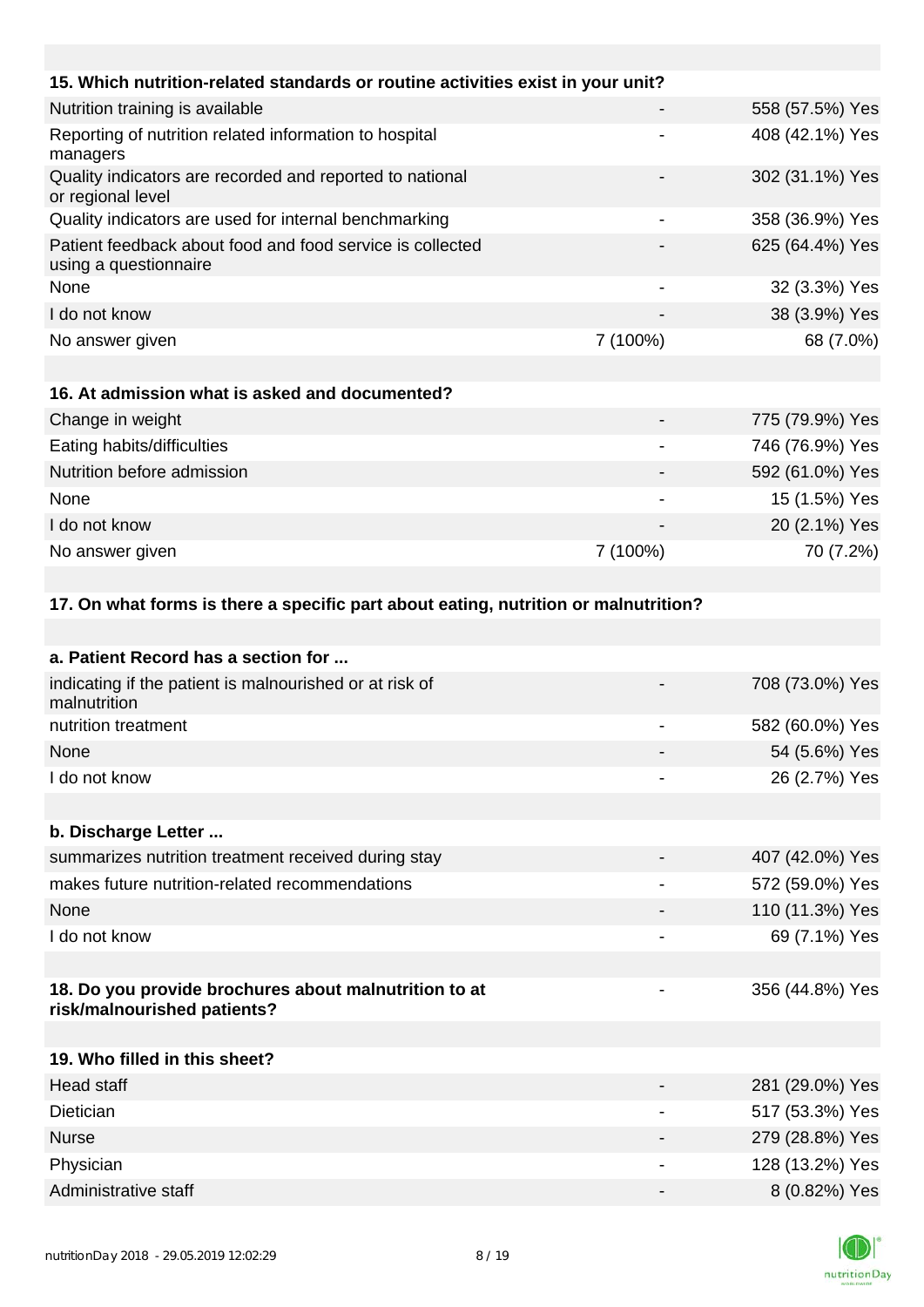| Other         | $\overline{\phantom{0}}$ | 39 (4.0%) Yes |
|---------------|--------------------------|---------------|
| None          |                          |               |
| I do not know | $\,$                     | 7 (0.72%) Yes |

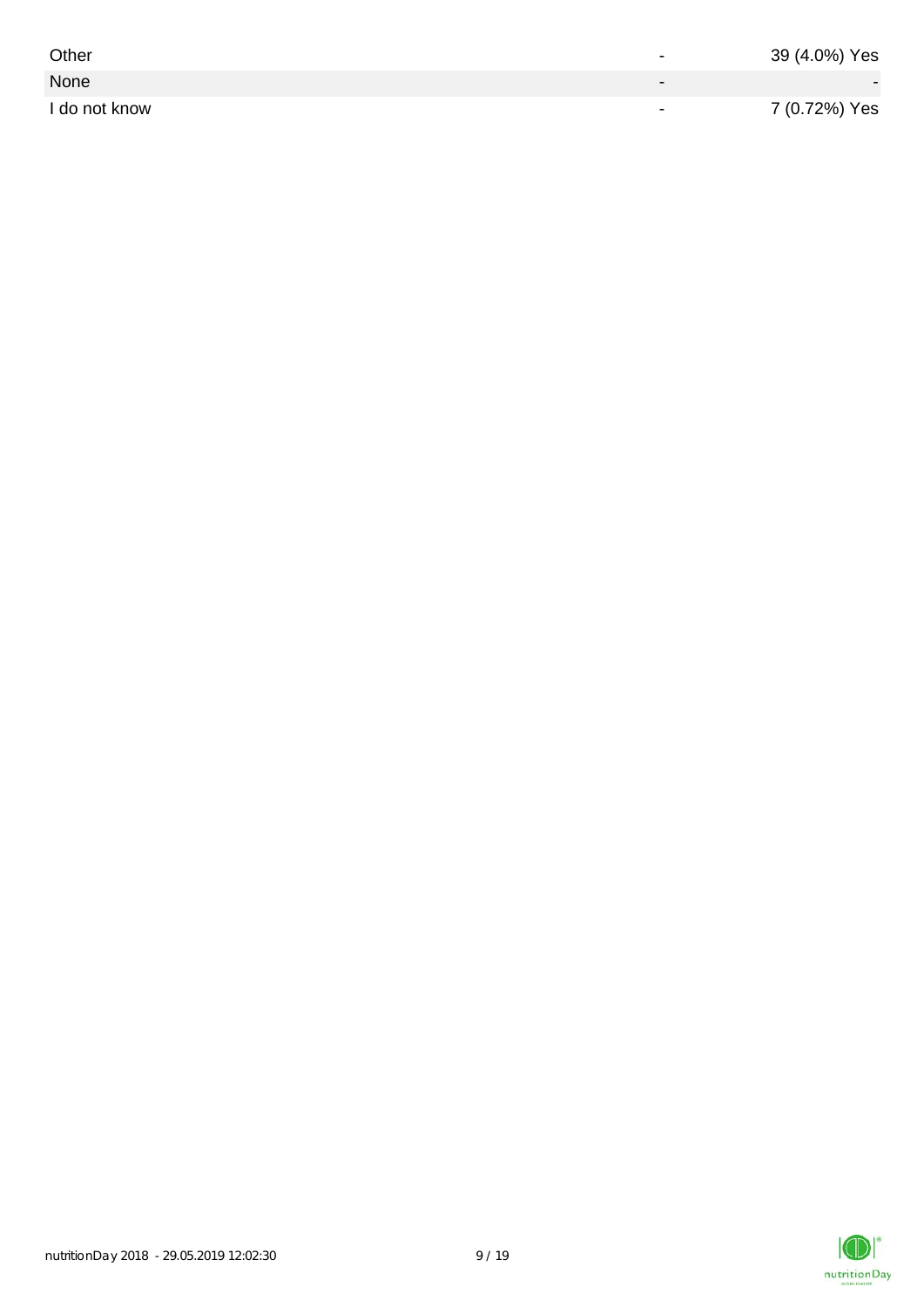|                                                                                         | <b>YOUR RESULTS</b> | <b>REFERENCE RESULTS</b> |
|-----------------------------------------------------------------------------------------|---------------------|--------------------------|
|                                                                                         |                     |                          |
| Total                                                                                   | 124                 | 17827                    |
| Age                                                                                     | 67 [60-77]          | 67 [53-78]               |
| Female                                                                                  | 74 (59.7%)          | 8951 (50.2%)             |
| Weight                                                                                  | $75.2 \pm 16.1$     | 70.1±19.2                |
| Height                                                                                  | 168±9               | 165±10                   |
| <b>BMI</b>                                                                              | $26.6 + 5.3$        | $25.5 \pm 6.0$           |
|                                                                                         |                     |                          |
| 1. This hospital admission was                                                          |                     |                          |
| planned                                                                                 | 58 (46.8%)          | 6798 (38.1%)             |
| an emergency                                                                            | 66 (53.2%)          | 9562 (53.6%)             |
| I do not know                                                                           |                     | 1467 (8.2%)              |
| No answer given                                                                         |                     |                          |
|                                                                                         |                     |                          |
| 2a. Diagnosis at admission                                                              |                     |                          |
| 0100 Infectious and parasitic diseases                                                  |                     | 1555 (8.7%)              |
| 0200 Neoplasms                                                                          | 32 (25.8%)          | 3133 (17.6%)             |
| 0300 Blood and bloodforming organs and the immune<br>mechanism                          | 3(2.4%)             | 1159 (6.5%)              |
| 0400 Endocrine, nutritional and metabolic diseases                                      | 4(3.2%)             | 2190 (12.3%)             |
| 0500 Mental health                                                                      |                     | 851 (4.8%)               |
| 0600 Nervous system                                                                     | 18 (14.5%)          | 1636 (9.2%)              |
| 0700 Eye and adnexa                                                                     | 1(0.81%)            | 236 (1.3%)               |
| 0800 Ear and mastoid process                                                            |                     | 127 (0.71%)              |
| 0900 Circulatory system                                                                 | 42 (33.9%)          | 3801 (21.3%)             |
| 1000 Respiratory system                                                                 | 22 (17.7%)          | 2810 (15.8%)             |
| 1100 Digestive system                                                                   | 40 (32.3%)          | 4343 (24.4%)             |
| 1200 Skin and subcutaneous tissue                                                       |                     | 786 (4.4%)               |
| 1300 Musculoskeletal system and connective tissue                                       | 2(1.6%)             | 2703 (15.2%)             |
| 1400 Genitourinary system                                                               | 1(0.81%)            | 1776 (10.0%)             |
| 1500 Pregnancy, childbirth and the puerperium                                           |                     | 198 (1.1%)               |
| 1600 Conditions originating in the perinatal period                                     |                     | 25 (0.14%)               |
| 1700 Congenital/chromosomal abnormalities                                               |                     | 31 (0.17%)               |
| 1800 Symptoms, signs, abnormal clinical/lab findings                                    |                     | 816 (4.6%)               |
| 1900 Injury, poisoning                                                                  | 3(2.4%)             | 512 (2.9%)               |
| 2000 External causes of morbidity and mortality (e.g.<br>transport accidents, assaults) |                     | 379 (2.1%)               |
| 2100 Factors influencing health status and contact with<br>health services              | 1(0.81%)            | 619 (3.5%)               |
| No answer given                                                                         |                     |                          |
|                                                                                         |                     |                          |
| 3. Which conditions/comorbidities does this patient have?                               |                     |                          |
| Cardiac insufficiency                                                                   | 46 (37.4%)          | 3518 (22.5%)             |

nutritionDay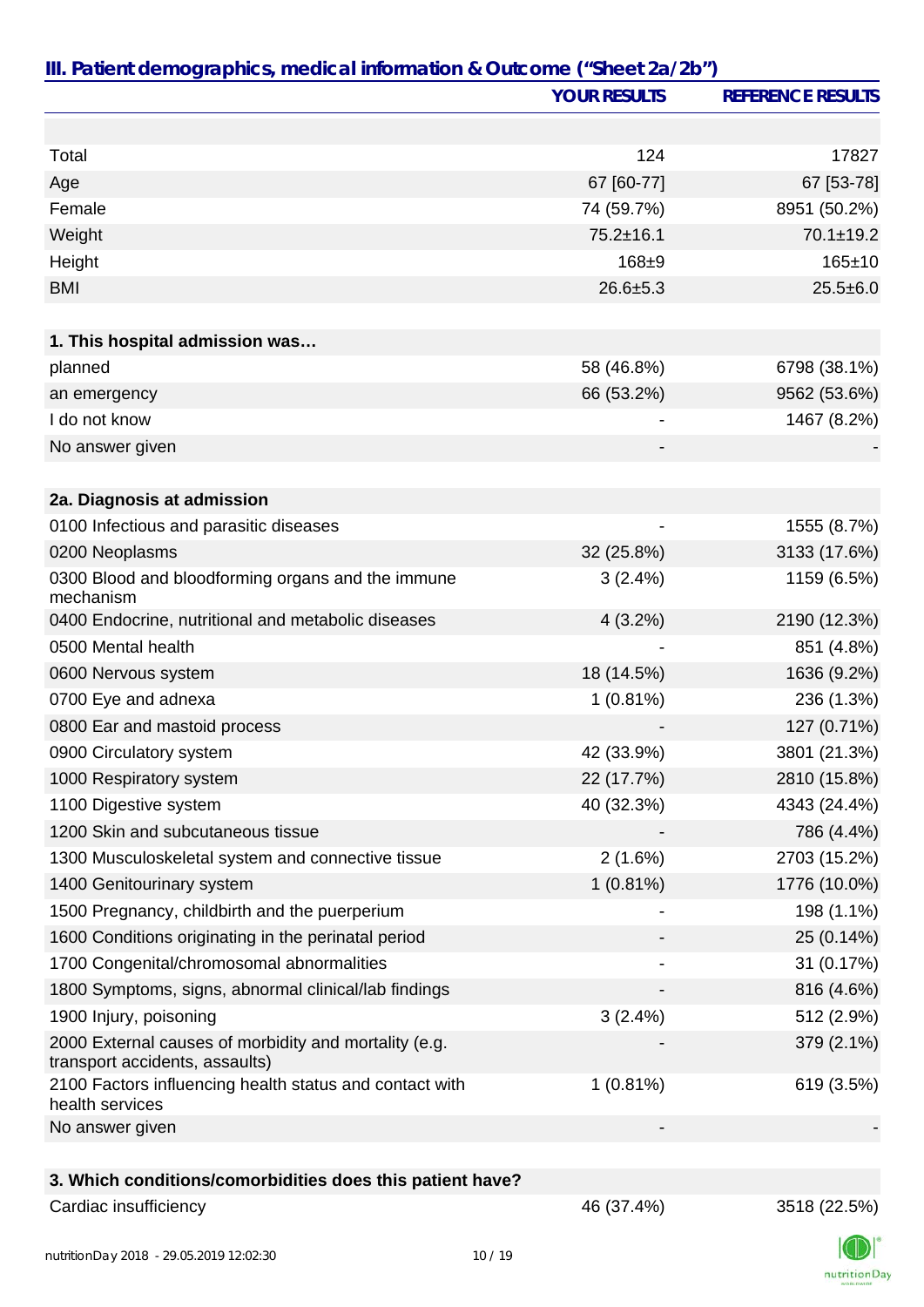| Myocardial infarction                                | 10 (8.2%)  | 823 (5.4%)    |
|------------------------------------------------------|------------|---------------|
| Chronic lung disease                                 | 18 (14.5%) | 2299 (14.8%)  |
| Cerebral vascular disease                            | 13 (10.7%) | 1523 (9.9%)   |
| Peripheral vascular disease                          | 16 (13.1%) | 1931 (12.6%)  |
| Chronic liver disease                                | 10 (8.2%)  | 992 (6.5%)    |
| Chronic kidney disease                               | 10 (8.1%)  | 1734 (11.3%)  |
| <b>Diabetes</b>                                      | 11 (9.1%)  | 3888 (24.9%)  |
| Cancer                                               | 33 (27.0%) | 3763 (24.2%)  |
| Infection                                            | 13 (10.7%) | 2245 (14.5%)  |
| Dementia                                             | 7(5.7%)    | 798 (5.2%)    |
| Major depressive disorder                            | 2(1.6%)    | 853 (5.6%)    |
| Other chronic mental disorder                        | 7(5.7%)    | 815 (5.4%)    |
| Other chronic disease                                | 33 (26.8%) | 4031 (25.9%)  |
| None                                                 | 19 (15.3%) | 3008 (16.9%)  |
|                                                      |            |               |
| 4a. Previous operation during this hospital stay     |            |               |
| Yes, planned                                         |            | 3584 (20.1%)  |
| Yes, acute                                           | -          | 1077 (6.0%)   |
| No                                                   | -          | 12545 (70.4%) |
| I do not know                                        |            | 230 (1.3%)    |
| Missing                                              | 124 (100%) | 391 (2.2%)    |
|                                                      |            |               |
| Days since operation                                 |            | $3[1-11]$     |
|                                                      |            |               |
| 4b. Planned operation during this hospital stay      |            |               |
| Yes, today or tomorrow                               |            | 1266 (7.1%)   |
| Yes, later                                           |            | 953 (5.3%)    |
| No                                                   |            | 13798 (77.4%) |
| I do not know                                        |            | 833 (4.7%)    |
| Missing                                              | 124 (100%) | 977 (5.5%)    |
|                                                      |            |               |
| 5. Previous ICU admission during this hospital stay? |            | 1781 (10.0%)  |
| (Yes)                                                |            |               |
|                                                      |            |               |
| 6. Is this patient terminally ill?                   | 3(2.4%)    | 1122 (6.3%)   |
|                                                      |            |               |
| 7. Fluid status                                      |            |               |
| Normal                                               | 78 (62.9%) | 13668 (76.7%) |
| Overloaded                                           | 7(5.6%)    | 1008 (5.7%)   |
| Dehydrated                                           | 26 (21.0%) | 878 (4.9%)    |
| I do not know                                        | 13 (10.5%) | 2273 (12.8%)  |
| Missing                                              |            |               |
|                                                      |            |               |
| 8. Number of different medications planned           |            |               |

 $\overline{\mathbb{O}}$ nutritionDay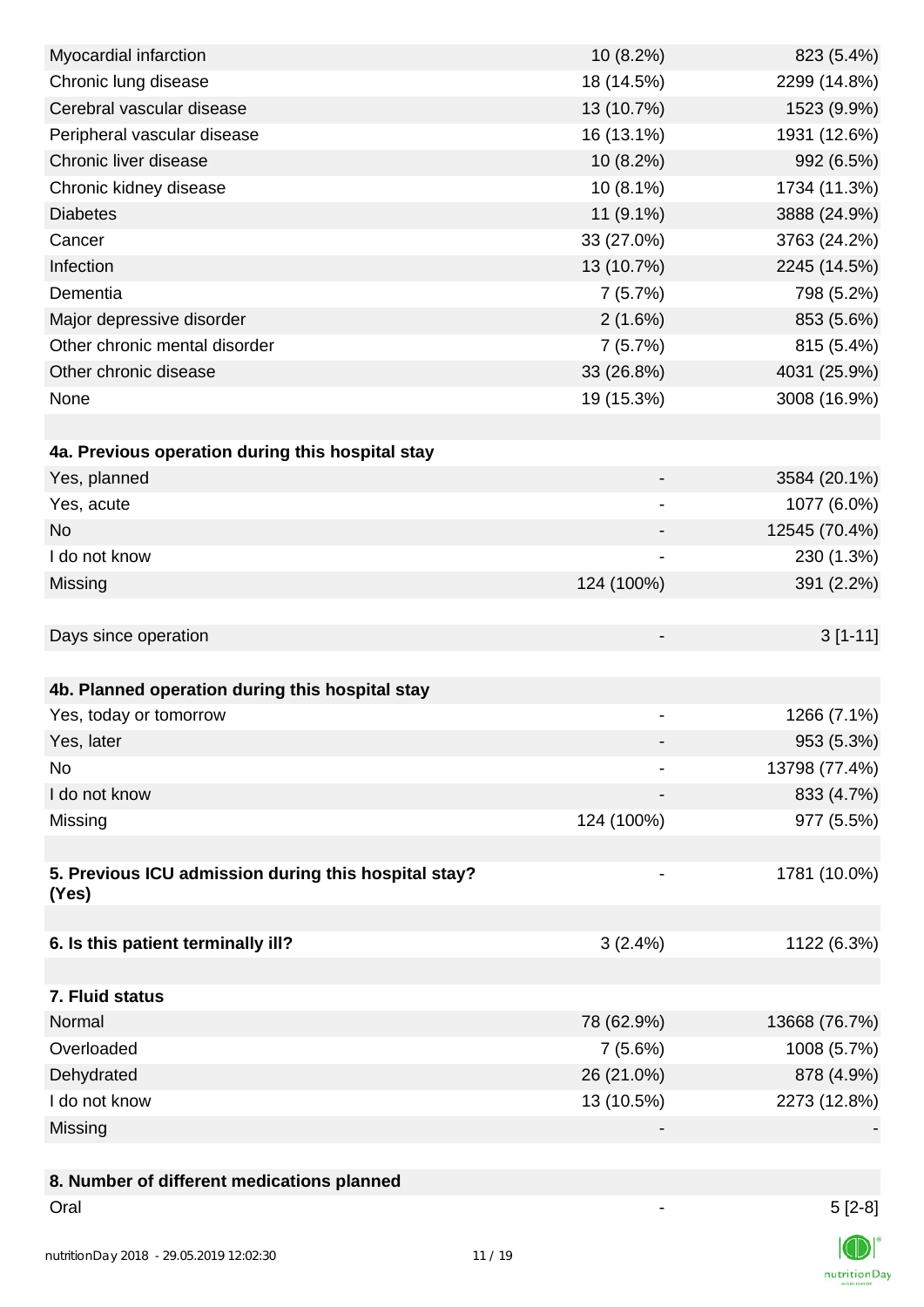| Other                                                                                    |                              | $2[1-4]$      |
|------------------------------------------------------------------------------------------|------------------------------|---------------|
| 9. Was this patient identified as malnourished or at risk of malnutrition?               |                              |               |
| Malnourished                                                                             | 8(6.5%)                      | 2050 (11.5%)  |
| At risk                                                                                  | 2(1.6%)                      | 3162 (17.7%)  |
| No                                                                                       | 15 (12.1%)                   | 11117 (62.4%) |
| I do not know                                                                            | 99 (79.8%)                   | 1498 (8.4%)   |
| Missing                                                                                  |                              |               |
|                                                                                          |                              |               |
| 10. IV Fluids                                                                            |                              |               |
| Electrolyte solution (NaCl, Ringers lactate, etc)                                        |                              | 6470 (36.3%)  |
| 5% Glucose solution                                                                      |                              | 1853 (10.4%)  |
|                                                                                          |                              |               |
| 11. Number of ONS drinks planned                                                         |                              | $0[0-0]$      |
|                                                                                          |                              |               |
| 12. Nutrition intake                                                                     |                              |               |
| Regular hospital food                                                                    | 97 (78.2%)                   | 10454 (58.6%) |
| Fortified/enriched hospital food                                                         | 1(0.81%)                     | 1962 (11.0%)  |
| Protein/energy supplement (e.g. ONS drinks)                                              | 12 (9.7%)                    | 2469 (13.8%)  |
| <b>Enteral nutrition</b>                                                                 | $4(3.2\%)$                   | 882 (4.9%)    |
| Parenteral nutrition                                                                     |                              | 929 (5.2%)    |
| Special diet                                                                             | 22 (17.7%)                   | 5732 (32.2%)  |
| None                                                                                     | $1(0.8\%)$                   | 895 (5.0%)    |
|                                                                                          |                              |               |
| 13a. All lines and Tubes                                                                 |                              |               |
| <b>Central Venous</b>                                                                    |                              | 1535 (8.6%)   |
| Peripheral venous access                                                                 |                              | 8238 (46.2%)  |
| Nasogastric                                                                              |                              | 462 (2.6%)    |
| Nasojejunal                                                                              |                              | 79 (0.44%)    |
| Nasoduadenal                                                                             |                              | 67 (0.38%)    |
| Enterostoma                                                                              |                              | 82 (0.46%)    |
| Percutaneous endoscopy/surgical gastrostomy                                              |                              | 137 (0.77%)   |
| Percutaneous endoscopy/surgical jejunostomy                                              |                              | 63 (0.35%)    |
| None                                                                                     | 124 (100.0%)                 | 8032 (45.1%)  |
|                                                                                          |                              |               |
| 13b. Were there complications with nutrition related lines<br>and tubes since admission? |                              |               |
| Yes, previously                                                                          |                              | 247 (1.4%)    |
| Yes, ongoing                                                                             | $\qquad \qquad \blacksquare$ | 173 (0.97%)   |
| No                                                                                       |                              | 14548 (81.6%) |
| I do not know                                                                            |                              | 1646 (9.2%)   |
| Missing                                                                                  | 124 (100%)                   | 1213 (6.8%)   |

## **14. Please indicate if any of the following was done for this patient since admission**

Energy requirements were determined and the state of the state of the 6273 (35.2%)

nutritionDay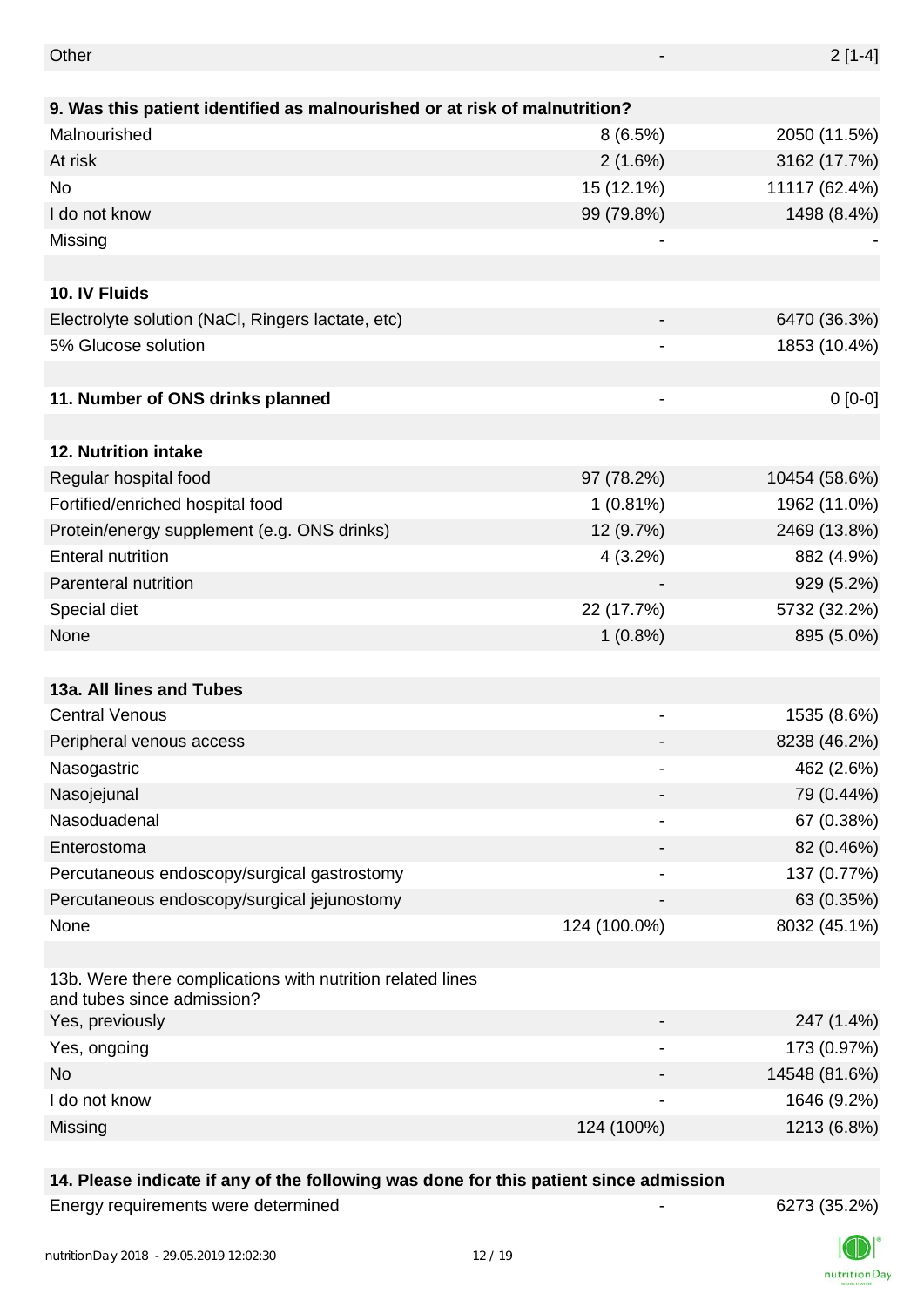| Protein requirements were determined                     |                              | 5516 (30.9%)  |
|----------------------------------------------------------|------------------------------|---------------|
| Food/Nutrition intake was recorded in the patient record |                              | 7653 (42.9%)  |
| Nutrition treatment plan was developed                   |                              | 6036 (33.9%)  |
| Nutrition expert was consulted                           |                              | 6237 (35.0%)  |
| Malnutrition status is recorded in the patient record    | $\blacksquare$               | 5297 (29.7%)  |
| None                                                     |                              |               |
|                                                          |                              |               |
| 15a. Energy goal                                         |                              |               |
| $< 500$ kcal                                             |                              | 749 (4.2%)    |
| 500-999 kcal                                             |                              | 194 (1.1%)    |
| 1000-1499 kcal                                           |                              | 1695 (9.5%)   |
| 1500-1999 kcal                                           | $\overline{\phantom{a}}$     | 5578 (31.3%)  |
| >=2000 kcal                                              |                              | 1992 (11.2%)  |
| Not determined                                           | -                            | 6066 (34.0%)  |
| I do not know                                            |                              | 1515 (8.5%)   |
| Missing                                                  | 124 (100%)                   | 38 (0.21%)    |
|                                                          |                              |               |
| 15b. Energy intake                                       |                              |               |
| $< 500$ kcal                                             | -                            | 1264 (7.1%)   |
| 500-999 kcal                                             |                              | 900 (5.0%)    |
| 1000-1499 kcal                                           |                              | 2387 (13.4%)  |
| 1500-1999 kcal                                           | $\overline{a}$               | 3954 (22.2%)  |
| >=2000 kcal                                              | -                            | 1047 (5.9%)   |
| Not determined                                           | $\overline{\phantom{a}}$     | 6021 (33.8%)  |
| I do not know                                            |                              | 2199 (12.3%)  |
| Missing                                                  | 124 (100%)                   | 55 (0.31%)    |
|                                                          |                              |               |
| 16. Since admission, this patient's health status has    |                              |               |
| Improved                                                 |                              | 8831 (49.5%)  |
| Deteriorated                                             | $\qquad \qquad \blacksquare$ | 1039 (5.8%)   |
| Remained the same                                        |                              | 4935 (27.7%)  |
| This patient has just been admitted                      |                              | 1248 (7.0%)   |
| I do not know                                            |                              | 1774 (10.0%)  |
| Missing                                                  | 124 (100%)                   |               |
|                                                          |                              |               |
| Length of hospital stay (days)                           | 10 [6-16]                    | 12 [6-24]     |
|                                                          |                              |               |
| <b>Outcome Code</b>                                      |                              |               |
| 1= Still in the hospital                                 | $5(4.0\%)$                   | 1702 (9.5%)   |
| 2= Transferred to another hospital                       |                              | 419 (2.4%)    |
| 3= Transferred to long term care                         |                              | 780 (4.4%)    |
| 4= Rehabilitation                                        | $\overline{\phantom{a}}$     | 785 (4.4%)    |
| 5= Discharged home                                       | 116 (93.5%)                  | 13163 (73.8%) |
| 6= Death                                                 | 2(1.6%)                      | 535 (3.0%)    |
|                                                          |                              |               |

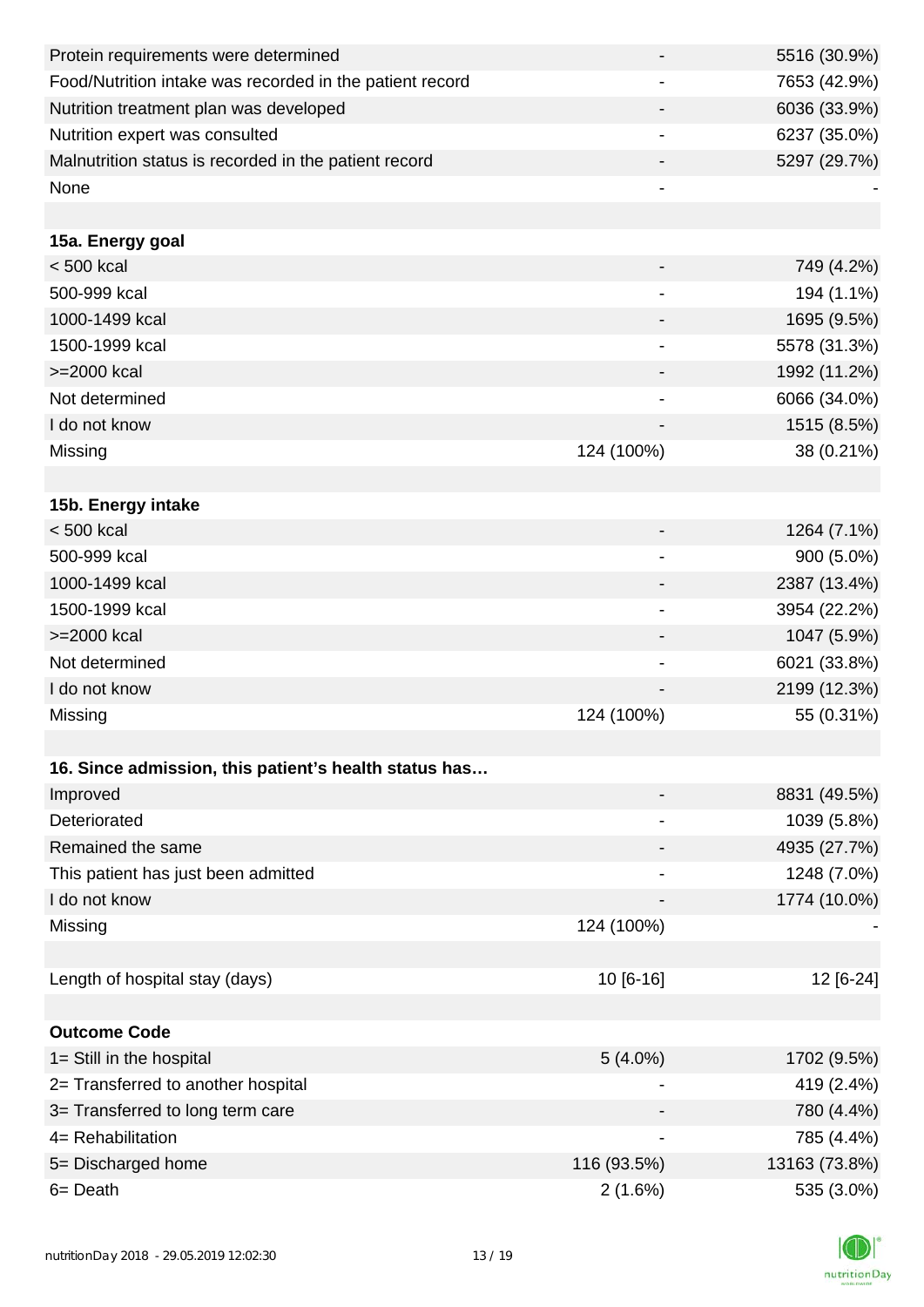| $7 =$ Others                         |             | 310 (1.7%)    |
|--------------------------------------|-------------|---------------|
| Missing                              | $1(0.81\%)$ | 133 (0.75%)   |
|                                      |             |               |
| <b>Readmitted since ND</b>           |             |               |
| $1 = No$                             | 88 (74.6%)  | 11846 (75.5%) |
| 2= Yes, same hospital planned        | 1(0.85%)    | 1043 (6.7%)   |
| 3= Yes, same hospital unplanned      | $7(5.9\%)$  | 889 (5.7%)    |
| 4= Yes, different hospital planned   |             | 68 (0.43%)    |
| 5= Yes, different hospital unplanned | -           | 68 (0.43%)    |
| 6= Unknown                           | 20 (16.9%)  | 646 (4.1%)    |
| Missing                              | 2(1.7%)     | 1059 (6.8%)   |

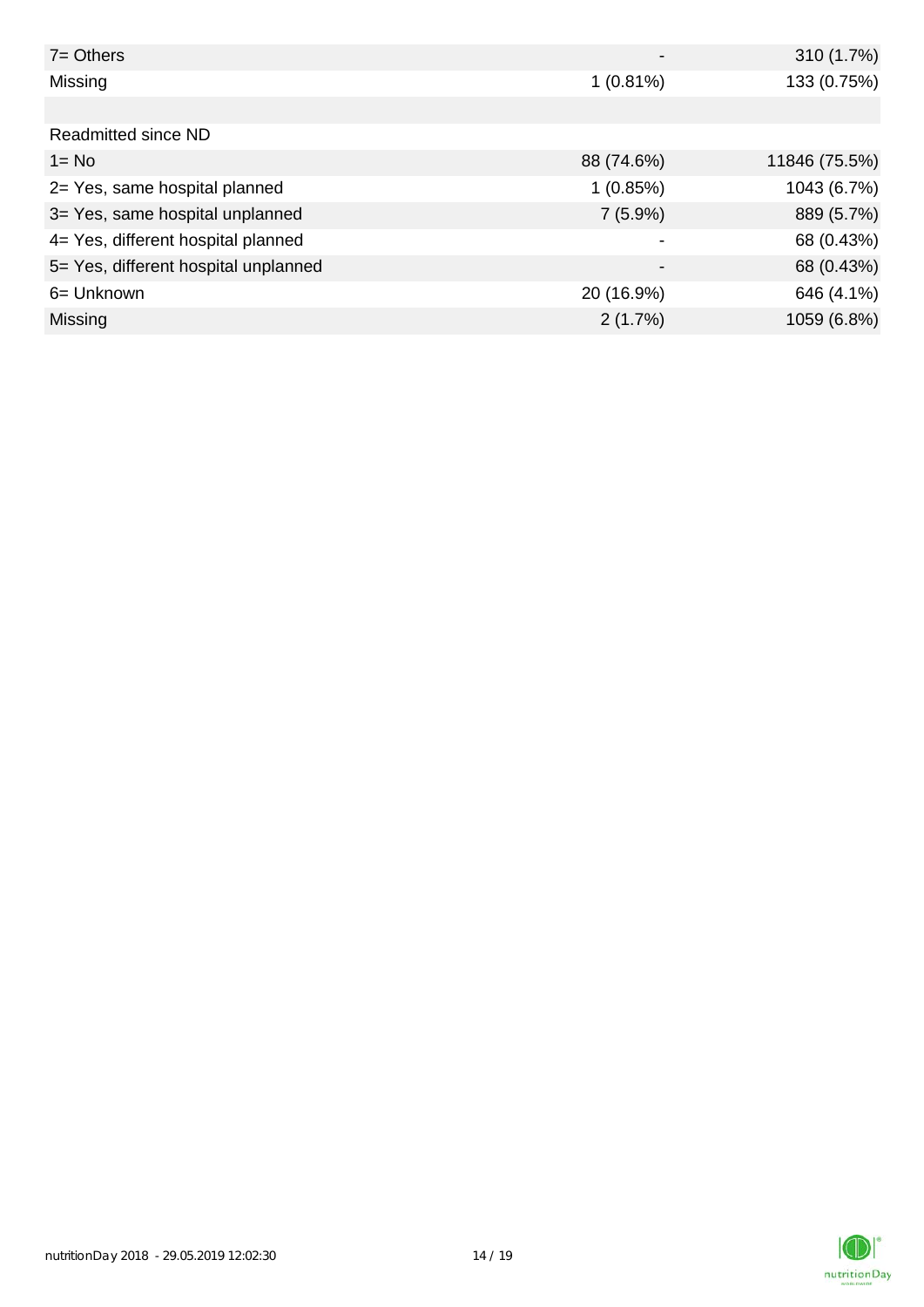|                                                                                   | <b>YOUR RESULTS</b>          | <b>REFERENCE RESULTS</b> |
|-----------------------------------------------------------------------------------|------------------------------|--------------------------|
|                                                                                   |                              |                          |
| 1. What are your typical dietary habits?                                          |                              |                          |
| No special dietary habits                                                         |                              | 12235 (71.0%)            |
| I am vegetarian                                                                   |                              | 370 (2.1%)               |
| I adhee to a vegan diet                                                           |                              | 132 (0.77%)              |
| I eat gluten-free diet                                                            | $\blacksquare$               | 156 (0.91%)              |
| I avoid added sugars                                                              |                              | 2604 (15.1%)             |
| I avoid carbohydrates                                                             |                              | 1038 (6.0%)              |
| I eat a low fat-diet                                                              |                              | 1930 (11.2%)             |
| I am lactose intolerant                                                           |                              | 572 (3.3%)               |
| Other special diet due to intolerances/allergies                                  |                              | 323 (1.9%)               |
| Other                                                                             |                              | 1219 (7.1%)              |
| No answer given                                                                   | 124 (100%)                   | 337 (2.0%)               |
|                                                                                   |                              |                          |
| 2. Where did you live before your current hospital admission?                     |                              |                          |
| At home                                                                           | $\qquad \qquad \blacksquare$ | 15276 (88.7%)            |
| In a nursing home or other live-in facility                                       |                              | 609 (3.5%)               |
| I was transferred from another hospital                                           | $\qquad \qquad \blacksquare$ | 883 (5.1%)               |
| Other                                                                             |                              | 268 (1.6%)               |
| Missing                                                                           | 124 (100%)                   | 185 (1.1%)               |
|                                                                                   |                              |                          |
| 3. In general, are you able to walk?                                              |                              |                          |
| Yes                                                                               |                              | 11104 (64.5%)            |
| Yes, with someone's help                                                          |                              | 1762 (10.2%)             |
| Yes, independently using a cane, walker, or crutches                              |                              | 2412 (14.0%)             |
| No, I have a wheelchair                                                           |                              | 712 (4.1%)               |
| No, I am bedridden                                                                |                              | 988 (5.7%)               |
| Missing                                                                           | 124 (100%)                   | 243 (1.4%)               |
|                                                                                   |                              |                          |
| 4. In general, how would you say your health is?                                  |                              |                          |
| Very good                                                                         |                              | 1252 (7.3%)              |
| Good                                                                              |                              | 6191 (36.0%)             |
| Fair                                                                              |                              | 6489 (37.7%)             |
| Poor                                                                              |                              | 2490 (14.5%)             |
| Very poor                                                                         |                              | 558 (3.2%)               |
| Missing                                                                           | 124 (100%)                   | 241 (1.4%)               |
|                                                                                   |                              |                          |
| 5. Over the last 12 months prior to your current hospital admission approximately |                              |                          |
| how many times have you seen a doctor?                                            |                              | $5[2-10]$                |
| how many times have you been admitted to the                                      |                              | $1[0-2]$                 |
| hospital (Emergency room, any ward)?                                              |                              |                          |
| how many nights in total have you spent in hospital?                              |                              | $5[0-15]$                |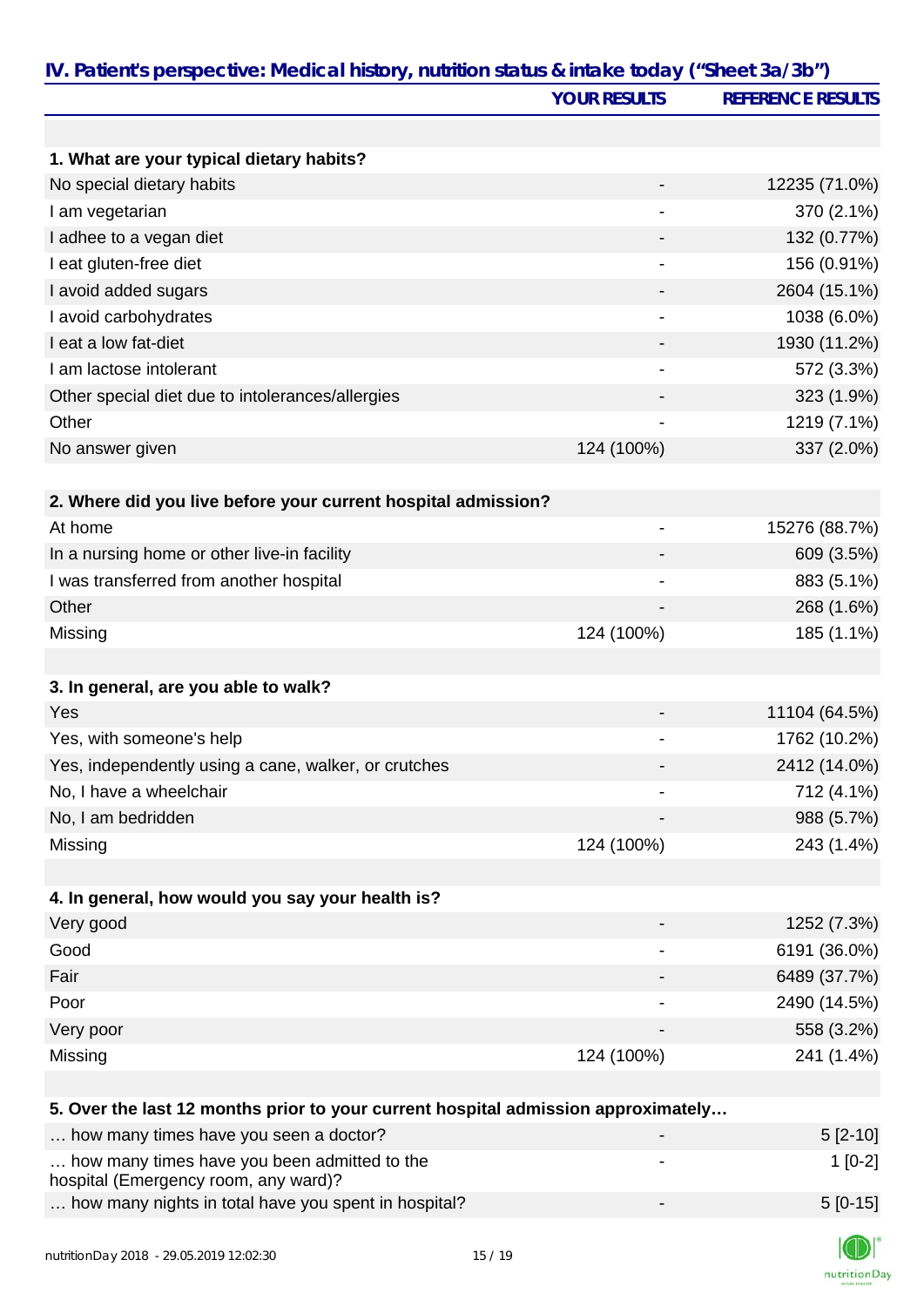| 6. How many different medications do you take routinely each day (prior to hospitalisation)?          |                              |               |
|-------------------------------------------------------------------------------------------------------|------------------------------|---------------|
| $1 - 2$                                                                                               |                              | 3323 (19.3%)  |
| $3 - 5$                                                                                               |                              | 4698 (27.3%)  |
| More than 5                                                                                           |                              | 5507 (32.0%)  |
| None                                                                                                  |                              | 2633 (15.3%)  |
| I do not know                                                                                         |                              | 778 (4.5%)    |
| Missing                                                                                               | 124 (100%)                   | 282 (1.6%)    |
|                                                                                                       |                              |               |
| 7. Do you have health insurance?                                                                      |                              |               |
| Yes, private insurance only                                                                           |                              | 2738 (15.9%)  |
| Yes, public insurance only                                                                            |                              | 8466 (49.2%)  |
| Yes, both                                                                                             |                              | 2117 (12.3%)  |
| None                                                                                                  |                              | 2268 (13.2%)  |
| I prefer not to answer                                                                                | $\qquad \qquad \blacksquare$ | 1018 (5.9%)   |
| Missing                                                                                               | 124 (100%)                   | 614 (3.6%)    |
|                                                                                                       |                              |               |
| 8. What was your weight 5 years ago?                                                                  |                              | 72 [60-85]    |
| I do not know                                                                                         |                              | 4280 (24.9%)  |
|                                                                                                       |                              |               |
| 9a. Have you lost weight within the last 3 months?                                                    |                              |               |
| Yes, intentionally                                                                                    | 8(6.5%)                      | 1639 (9.5%)   |
| Yes, unintentionally                                                                                  | 50 (40.3%)                   | 6488 (37.7%)  |
| No, my weight stayed the same                                                                         | 41 (33.1%)                   | 5108 (29.7%)  |
| No, I gained weight                                                                                   | 12 (9.7%)                    | 1894 (11.0%)  |
| I do not know                                                                                         | 13 (10.5%)                   | 1680 (9.8%)   |
| Missing                                                                                               |                              | 412 (2.4%)    |
|                                                                                                       |                              |               |
| 9b. If yes, how many kg did you lose?                                                                 | $5[3-10]$                    | $6[4-10]$     |
| I do not know                                                                                         | 11 (19.0%)                   | 1267 (15.6%)  |
|                                                                                                       |                              |               |
| 10. Did you know about your hospitalisation two days                                                  |                              | 6721 (41.1%)  |
| before admission? (Yes)                                                                               |                              |               |
|                                                                                                       |                              |               |
| 11. Please indicate if you                                                                            |                              |               |
| were weighed at admission                                                                             |                              | 9728 (57.2%)  |
| were informed about your nutrition status                                                             |                              | 5774 (34.3%)  |
| were informed about nutrition care options                                                            |                              | 5459 (32.5%)  |
| received special nutrition care                                                                       |                              | 5054 (30.1%)  |
|                                                                                                       |                              |               |
| 12. How well have you eaten in the week before you were admitted to the hospital?<br>More than normal |                              |               |
|                                                                                                       | 11 (8.9%)                    | 762 (4.5%)    |
| Normal                                                                                                | 73 (58.9%)                   | 10449 (61.1%) |
| About 3/4 of normal                                                                                   | 9(7.3%)                      | 1762 (10.3%)  |

About half of normal 20 (16.1%) 2122 (12.4%)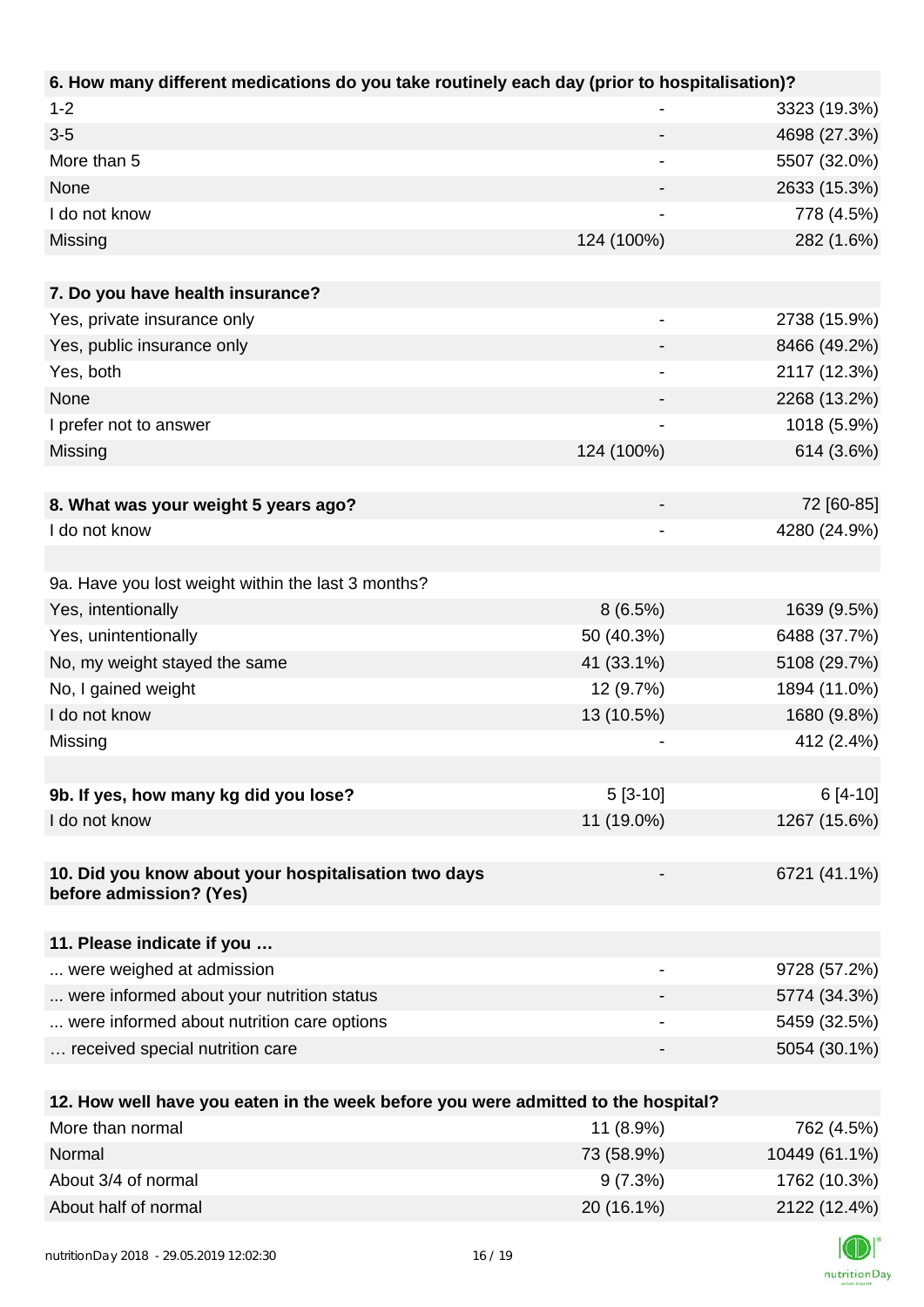| About a quarter to nearly nothing                                              | 11 (8.9%)                    | 1571 (9.2%)   |
|--------------------------------------------------------------------------------|------------------------------|---------------|
| I do not know                                                                  |                              | 153 (0.89%)   |
| Missing                                                                        |                              | 286 (1.7%)    |
|                                                                                |                              |               |
| 13. In general, how satisfied are you with the food at the hospital?           |                              |               |
| Very satisfied                                                                 | -                            | 4212 (24.6%)  |
| Somewhat satisfied                                                             |                              | 5626 (32.9%)  |
| <b>Neutral</b>                                                                 |                              | 3361 (19.6%)  |
| <b>Dissatisfied</b>                                                            |                              | 1441 (8.4%)   |
| Very dissatisfied                                                              |                              | 491 (2.9%)    |
| I do not know                                                                  |                              | 1415 (8.3%)   |
| Missing                                                                        | 124 (100%)                   | 559 (3.3%)    |
|                                                                                |                              |               |
| 14. Did you get any help with eating TODAY?                                    |                              |               |
| Yes, from family or friends                                                    | $\qquad \qquad \blacksquare$ | 1651 (9.7%)   |
| Yes, from hospital staff                                                       |                              | 1185 (6.9%)   |
| <b>No</b>                                                                      | $\overline{\phantom{a}}$     | 13278 (77.6%) |
| I do not know                                                                  |                              | 218 (1.3%)    |
| Missing                                                                        | 124 (100%)                   | 773 (4.5%)    |
|                                                                                |                              |               |
| 15. Were you able to eat without interruption TODAY?<br>(Yes)                  |                              | 11891 (74.2%) |
|                                                                                |                              |               |
| 16a. Please indicate how much hospital food you ate for lunch or dinner TODAY: |                              |               |
| About all                                                                      | 47 (37.9%)                   | 7871 (46.0%)  |
| 1/2                                                                            | 28 (22.6%)                   | 4261 (24.9%)  |
| 1/4                                                                            | 18 (14.5%)                   | 2226 (13.0%)  |
| Nothing                                                                        | 30 (24.2%)                   | 1992 (11.6%)  |
| Missing                                                                        | $1(0.81\%)$                  | 755 (4.4%)    |
|                                                                                |                              |               |
| 16b. The portion size of the meal I ordered TODAY was                          |                              |               |
| Standard                                                                       |                              | 11000 (64.3%) |
| Smaller                                                                        |                              | 1600 (9.4%)   |
| Larger                                                                         |                              | 763 (4.5%)    |
| I do not know                                                                  |                              | 1701 (9.9%)   |
| Missing                                                                        | 124 (100%)                   | 2041 (11.9%)  |
| 17. If you did not eat everything of your meal, please tell us why:            |                              |               |
| I did not like the type of food offered                                        | 23 (30.3%)                   | 1293 (15.2%)  |
| I did not like the smell/taste of the food                                     | 10 (13.2%)                   | 996 (11.7%)   |
| The food did not fit my cultural/religious preferences                         |                              | 90 (1.1%)     |
| The food was too hot                                                           |                              | 38 (0.45%)    |
| The food was too cold                                                          |                              | 207 (2.4%)    |
| Due to food allergy/intolerance                                                |                              | 53 (0.63%)    |
| I was not hungry at that time                                                  | 6(7.9%)                      | 1520 (17.9%)  |
|                                                                                |                              |               |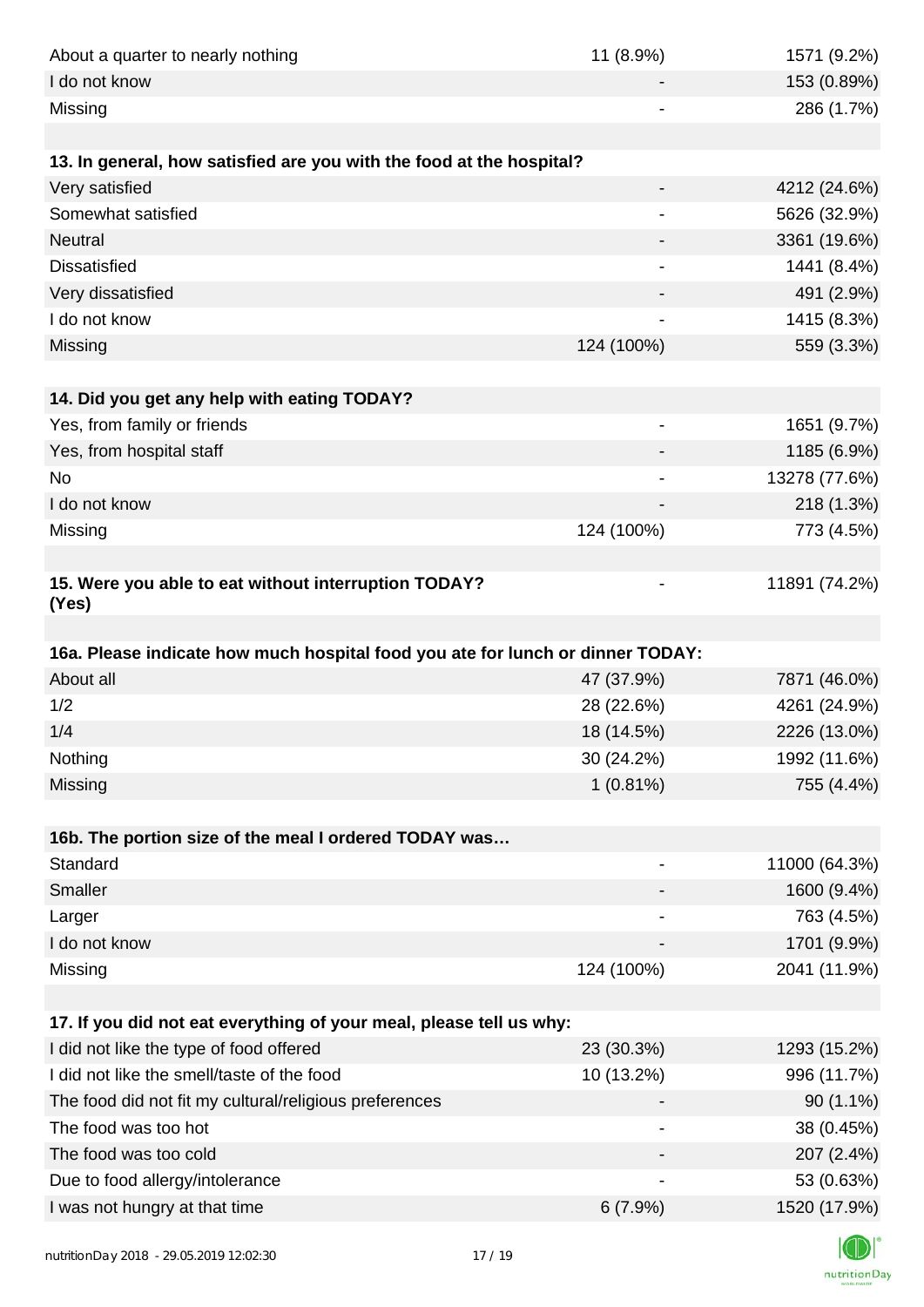| I do not have my usual appetite                                                      | 19 (25.0%)               | 2475 (29.2%) |
|--------------------------------------------------------------------------------------|--------------------------|--------------|
| I have problems chewing/swallowing                                                   | $4(5.3\%)$               | 478 (5.6%)   |
| I normally eat less than what was served                                             | 7(9.2%)                  | 969 (11.4%)  |
| I had nausea/vomiting                                                                | 2(2.6%)                  | 637 (7.5%)   |
| I was too tired                                                                      | 2(2.6%)                  | 506 (6.0%)   |
| I cannot eat without help                                                            |                          | 141 (1.7%)   |
| I was not allowed to eat                                                             | 18 (23.7%)               | 869 (10.2%)  |
| I had an exam, surgery, or test and missed my meal                                   | 1(1.3%)                  | 469 (5.5%)   |
| I did not get requested food                                                         |                          | 93 (1.1%)    |
| No answer given                                                                      | 6(7.9%)                  | 1161 (13.7%) |
|                                                                                      |                          |              |
| 18. Enter the number of glasses/cups of the drinks you consumed in the last 24 hours |                          |              |
| Water                                                                                |                          | $3[2-5]$     |
| Tea                                                                                  |                          | $1[1-3]$     |
| Coffee                                                                               |                          | $1[1-2]$     |
| <b>Milk</b>                                                                          |                          | $1[0-1]$     |
| Fruit juice                                                                          | $\overline{\phantom{a}}$ | $1[0-2]$     |
| Soft drinks                                                                          |                          | $0 [0-1]$    |
| Nutrition drink                                                                      | $\overline{\phantom{a}}$ | $0 [0-1]$    |
| Other                                                                                |                          | $0 [0-1]$    |
|                                                                                      |                          |              |
| 19a. Did you eat any food apart from hospital food<br><b>TODAY?</b>                  |                          | 4518 (28.8%) |
| 19b. If yes, what did you eat?                                                       |                          |              |
| Sweet snacks                                                                         |                          | 1302 (28.8%) |
| Salty snacks                                                                         |                          | 512 (11.3%)  |
| Homemade food                                                                        |                          | 703 (15.6%)  |
| <b>Fruits</b>                                                                        |                          | 1730 (38.3%) |
| Dairy products                                                                       | $\overline{a}$           | 471 (10.4%)  |
| Food delivered/restaurant                                                            |                          | 191 (4.2%)   |
| Sandwich                                                                             |                          | 282 (6.2%)   |
| Other                                                                                |                          | 724 (16.0%)  |
|                                                                                      |                          |              |
| 20. How has your food intake changed since your hospital admission?                  |                          |              |
| Increased                                                                            | $\overline{\phantom{a}}$ | 2508 (14.7%) |
| Decreased                                                                            |                          | 5344 (31.2%) |
| Stayed the same                                                                      |                          | 7154 (41.8%) |
| I do not know                                                                        |                          | 1188 (6.9%)  |
| Missing                                                                              | 124 (100%)               | 911 (5.3%)   |
|                                                                                      |                          |              |
| 21. TODAY I feel                                                                     |                          |              |
| Stronger than at admission                                                           | 59 (47.6%)               | 7275 (42.5%) |
| Weaker than at admission                                                             | 26 (21.0%)               | 3158 (18.5%) |
| Same as at admission                                                                 | 26 (21.0%)               | 4825 (28.2%) |
|                                                                                      |                          |              |